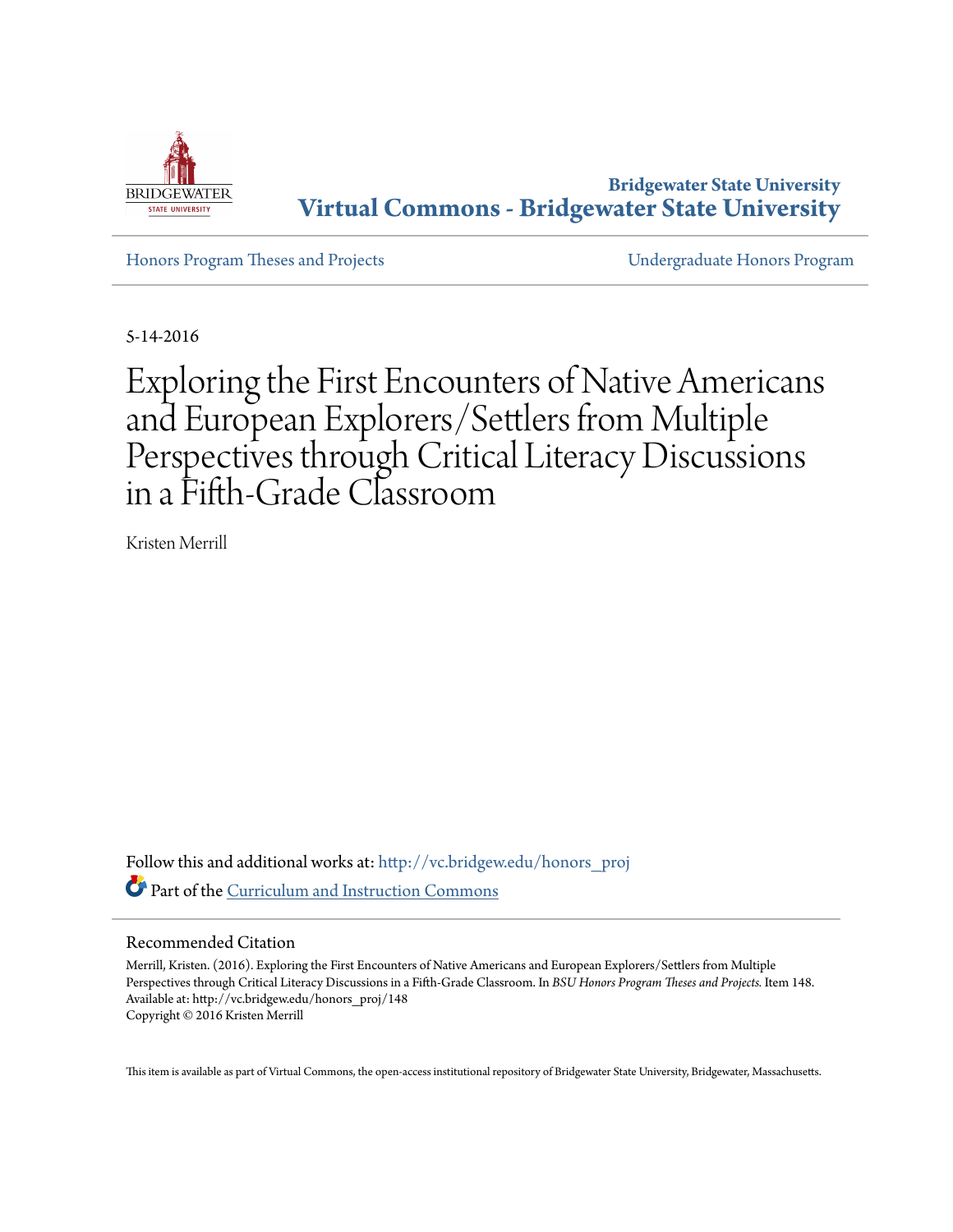Exploring the First Encounters of Native Americans and European Explorers/Settlers from Multiple Perspectives through Critical Literacy Discussions in a Fifth-Grade Classroom

Kristen Merrill

Submitted in Partial Completion of the Requirements for Commonwealth Honors in Elementary Education

Bridgewater State University

May 14, 2016

Dr. Jennifer Manak, Thesis Director Dr. Ann Brunjes, Committee Member Dr. Patricia Emmons, Committee Member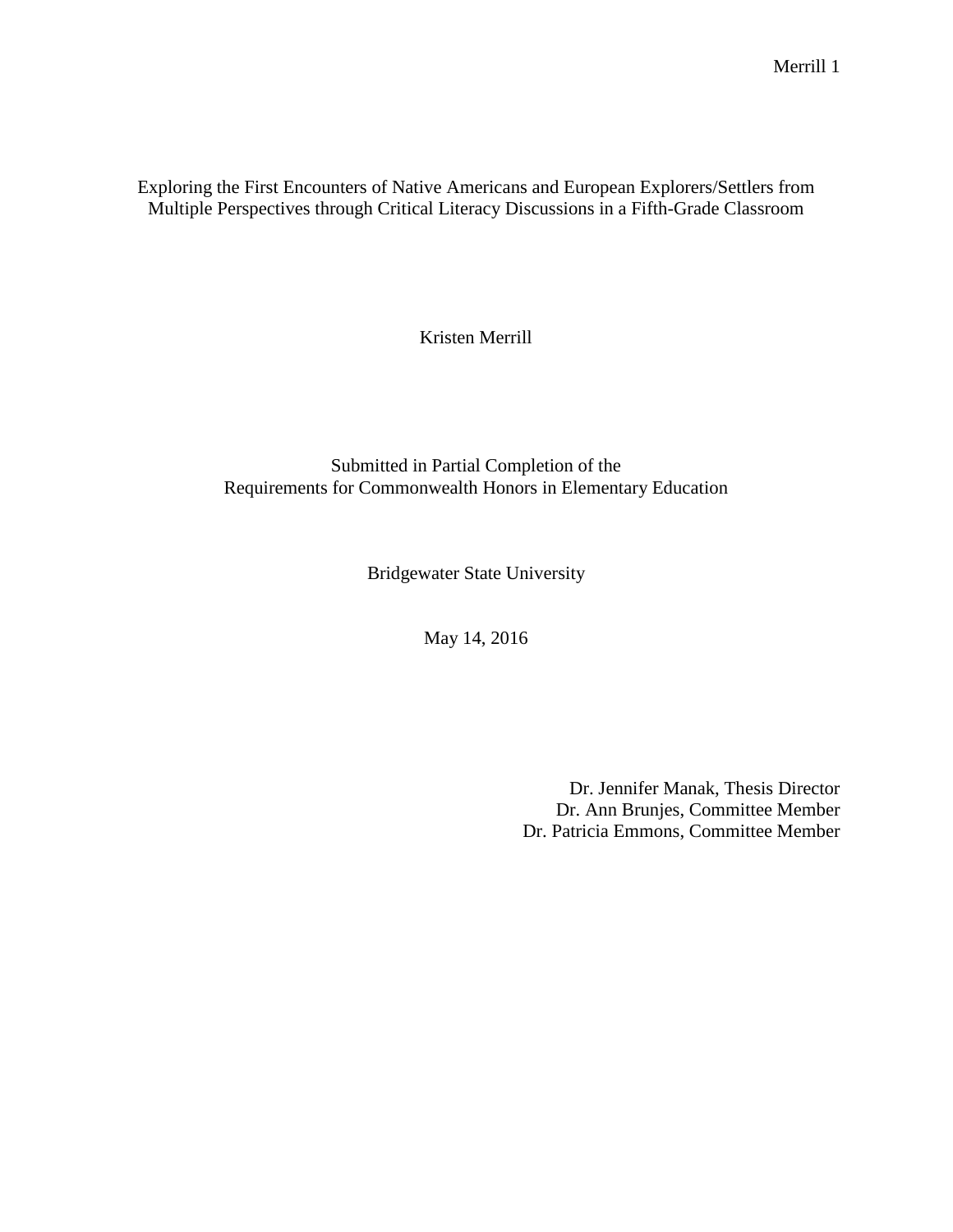Exploring the First Encounters of Native Americans and European Explorers/Settlers from Multiple Perspectives through Critical Literacy Discussions in a Fifth-Grade Classroom

Kristen Merrill

Bridgewater State University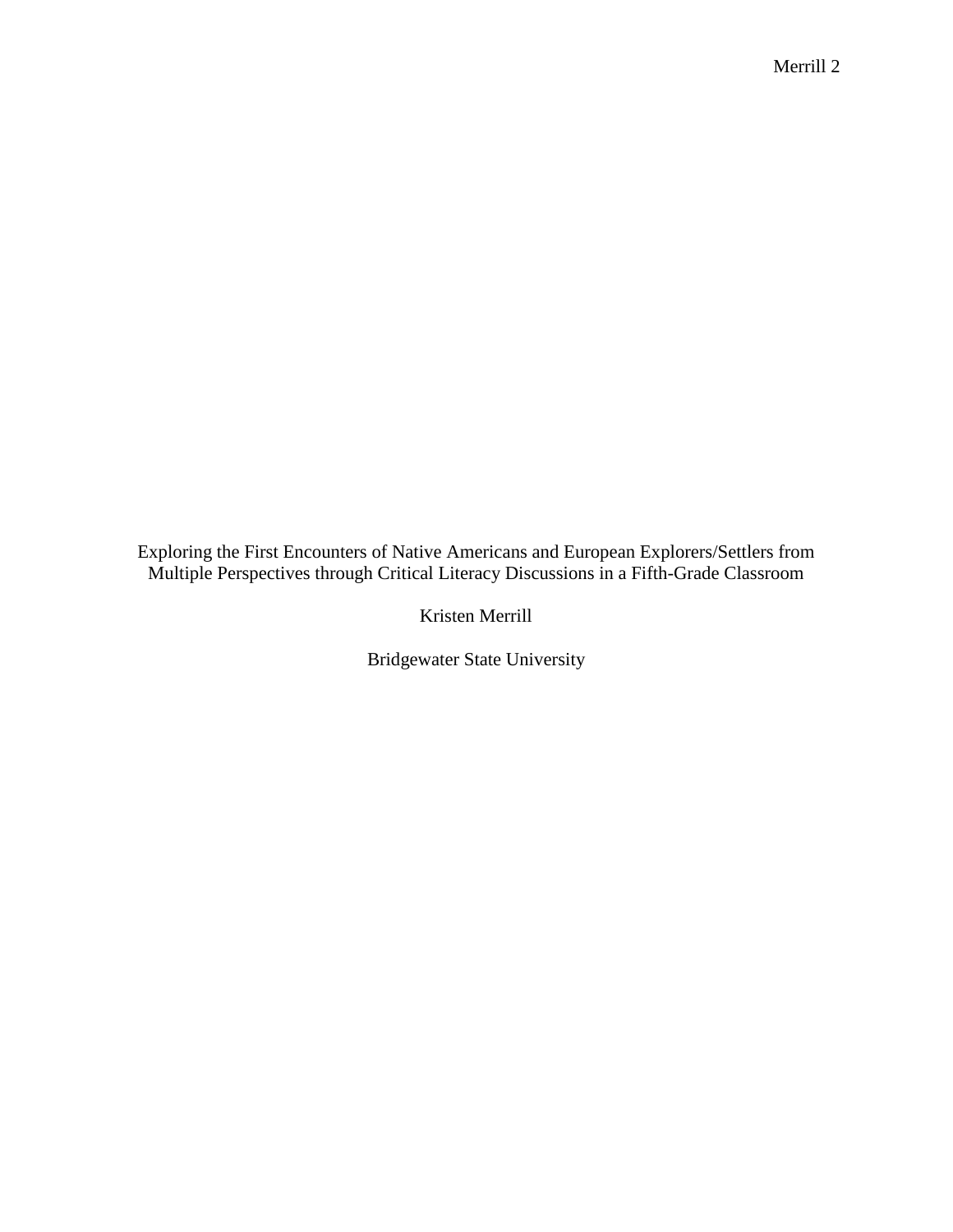Exploring the First Encounters of Native Americans and European Explorers/Settlers from Multiple Perspectives through Critical Literacy Discussions in a Fifth-Grade Classroom

#### **Review of Literature**

Fifth-grade students are required by the Massachusetts Curriculum Frameworks to learn about the first encounters between the Native Americans and European explorers/settlers, such as Columbus and the colonists. Often times, students learn about first encounters in textbooks. Textbooks have been criticized as being poorly written, poorly organized, lacking different and multiple perspectives, and not appealing to young readers (George & Stix, 2000). In contrast, children's literature offers students a greater depth of content and multiple perspectives of a historical event. These books also contain current information, engaging writing styles, personal voices, options for varied reading levels, rich language, and interesting formats and structures (Tunnell & Jacobs, 2000). Instead of focusing on the textbook as the foundation for the curriculum, using it as one of many tools in the classroom can be more beneficial to the students. Students can use the textbook as a reference to provide an overview of the time period.

## **Integrating Children's Literature into the Social Studies Curriculum**

Integrating children's literature into the social studies curriculum allows students to make more connections to the historical content and develop a better understanding of the time period from different perspectives (McLaughin & DeVoogd, 2000). When integrating children's literature into the classroom, students will be more interested in the lesson and find the topics more enjoyable and relevant than when learning from textbook (George & Stix 2000). The "first encounter" occurring between Native Americans and European explorers/settlers was more than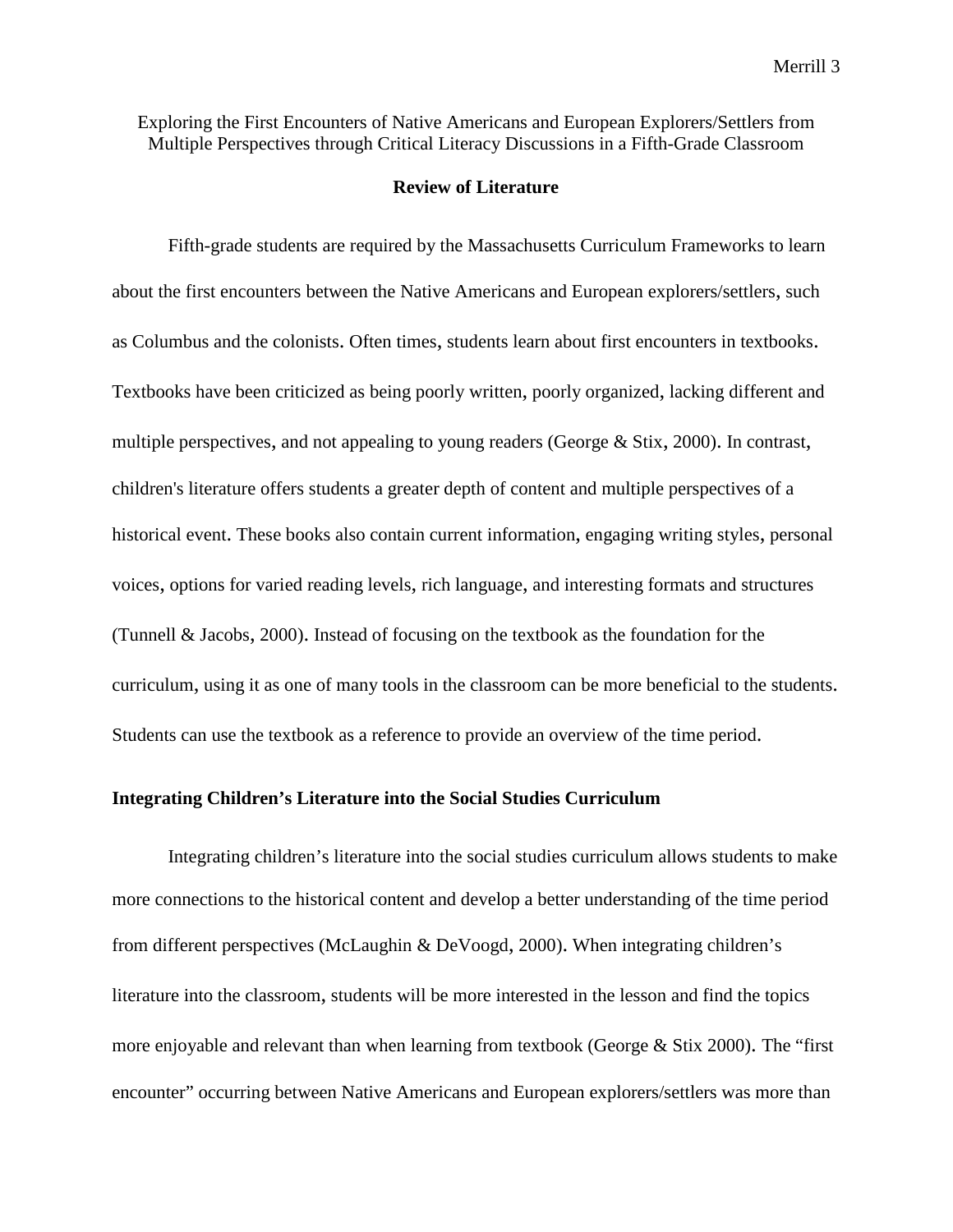one instance in history but occurred numerous times through many different encounters. Through the use of children's literature, students will begin to understand these historical events from multiple perspectives rather than from the perspective that is provided in textbooks.

## **Critical Literacy**

Critical literacy challenges students to expand their thinking and discover diverse beliefs, positions, and understandings (McLaughlin, 2004). Critical literacy helps students become active participants in the reading process and encourages them to push past the notion of accepting everything they read on the page. It invites them to question, examine, or dispute what the author has written for the reader to believe (Freire, 1970). Many times, students will take what they have read as a fact and not think twice about it. Critical literacy helps students examine the text, including its problems and complexity. Critical literacy encourages students to examine texts from multiple perspectives which then promotes reflection, transformation, and action (McLaughlin & DeVoogd, 2004). When students question what they read, it gives insight to new possibilities and expands the knowledge of the young readers and writers (McDaniel, 2004).

Social studies text sets allow students to juxtapose texts and clarify perspectives involved in a particular time period. A text set is a collection of 20-25 children's books on a particular topic. The reading of multiple texts provides a more well-rounded view of this historical time period and the creation of a complete understanding of what actually happened. Critical literacy discussions in the classroom allow for students to openly discuss and question texts with the support and ideas of their peers. Students can share ideas and different questions they have about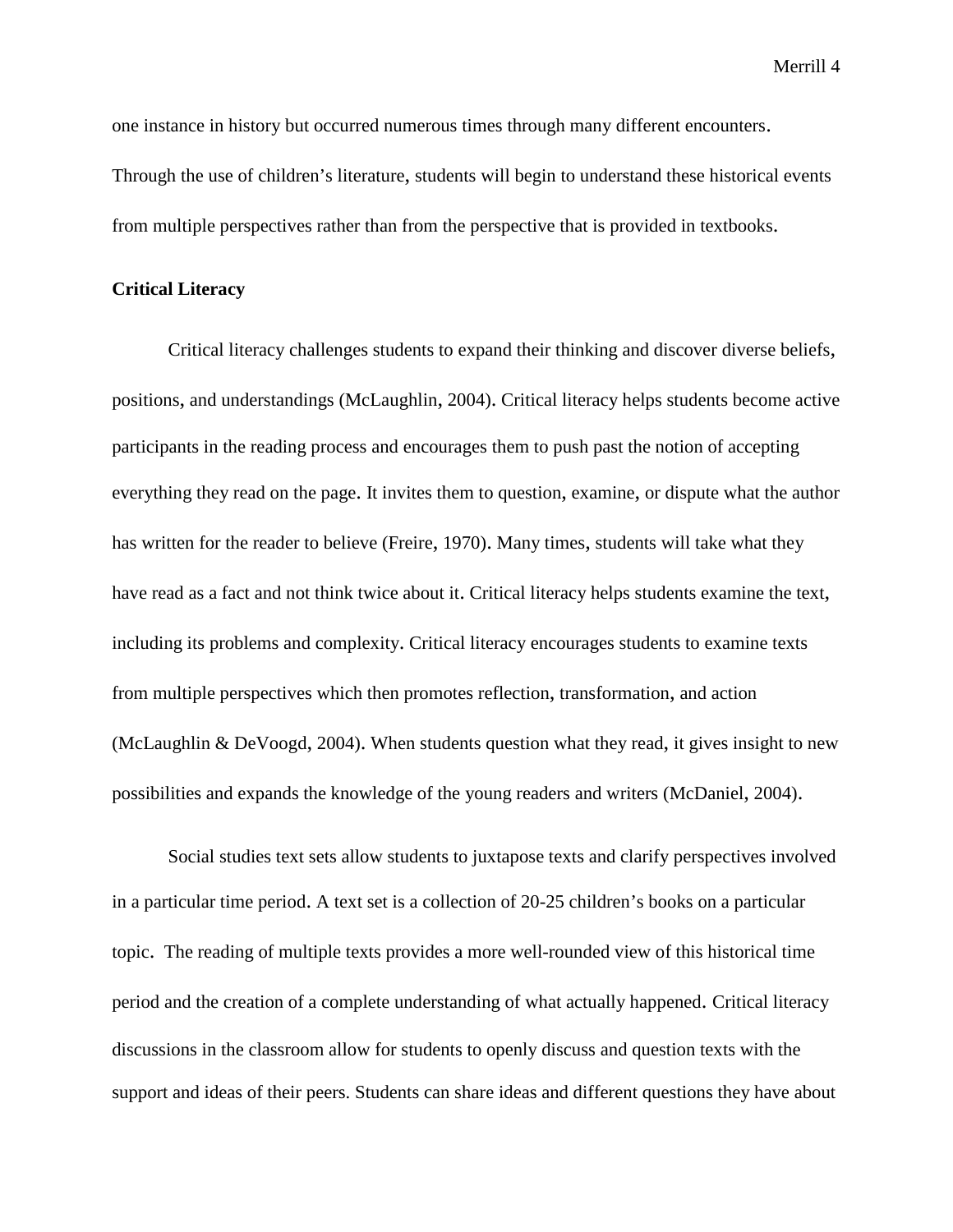the events and the author. Critical literacy discussions allow for the questioning of who is writing the text and what perspective they are writing from (Comber, 2001).

Critical literacy encourages students to look at texts through different lenses and become text critics in order to develop a greater understanding of the text. The author has the power to create the message passed onto the reader, but the reader has the power to read, analyze, and question the text (McLaughlin & DeVood, 2004). Conversations within the classroom help integrate critical literacy into everyday practice for students. After reading a text, students are engaged in actively thinking about what they read and have the opportunity to agree or disagree with the message they received through critical literacy discussions. For instance, students can think about the missing voices and consider how the text may change if shared through the missing voice (Luke & Freebody, 1997). This will engage students in the classroom, and can be practiced at home when reading or viewing texts including social media, magazines, media, and newspapers (McLaughlin & DeVood, 2004). Critical literacy brings students' life experiences into the discussions which strengthens their opportunity to engage in conversation, particularly in higher levels of discussion, and understand the power of the author's message (Soares & Wood, 2010).

Presenting material to students using direct instruction and lecturing about a topic can become difficult and uninteresting to the students. Rather, allowing them to become critical thinkers and helping them become strategic learners will benefit them greatly (Collison, 1993, p.79). "Building a self-extending system [is] one of the central concepts" (Clay, 1993a).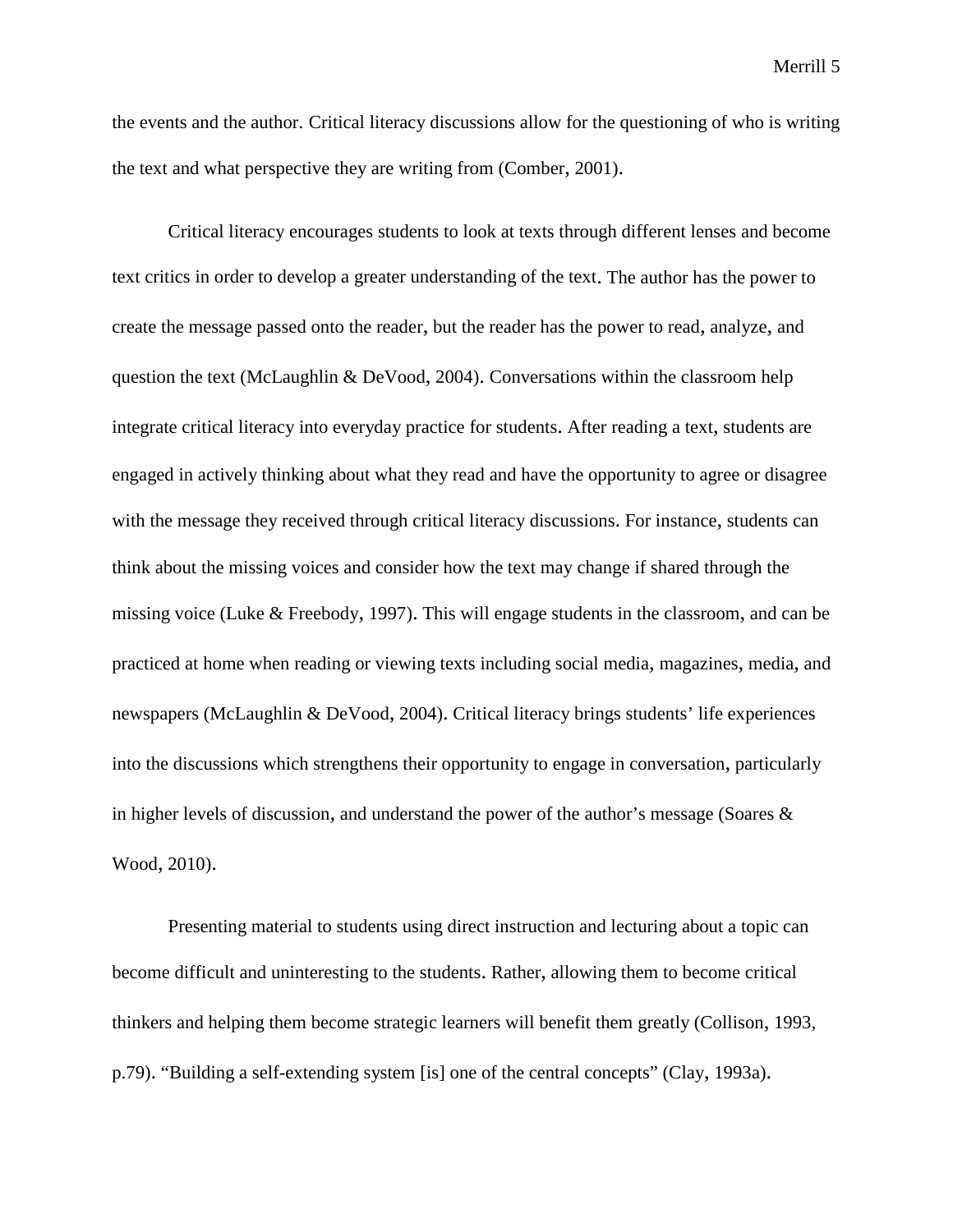Encouraging the student to construct their knowledge, rather than being handed the information, allows for a more in-depth understanding of the topic. The student will be more accepting of the information if they are able to construct it themselves. "The most important lesson I learned in the Literacy Lab was the power of individual instruction and the move to independence," as Lyons, Pinnell, and DeFord (Lyons et al., 1993) describe, 'the difficulty of change I've come to realize not only is it hard for the system to change but individual teachers as well' (p.196). Although it may be difficult to change the way one teaches, in the long run it becomes beneficial to both the educator and the student. "The most difficult change for me was moving from being in constant control of the teaching as well as the learning: in other words, moving from "delivering" the curriculum to "constructing" the curriculum with my students" (Collison, 1993, p.79). Students holding the power to create and develop ideas from texts that they read and investigate will greatly improve their literacy skills in a way that will stick with them. "As teachers we are frequently told we need to do *more.* Well, I have learned, in a sense, to do less – less jumping in, less "helping," less controlling both the teaching and the learning. This is truly a time when less is more" (Collison, 1993, p.81). A teacher guiding students in the direction of critical thinking and giving the students the power of knowledge is a great tool for success.

While research has been done regarding the ways to present the content to the students and ways to guide students to the content goals, which are both crucial to successful teaching and learning within a classroom I wanted to know more. I was interested in developing a deeper understanding of how reading and critically discussing quality children's literature about the first encounters influenced students' understanding of this historical time period.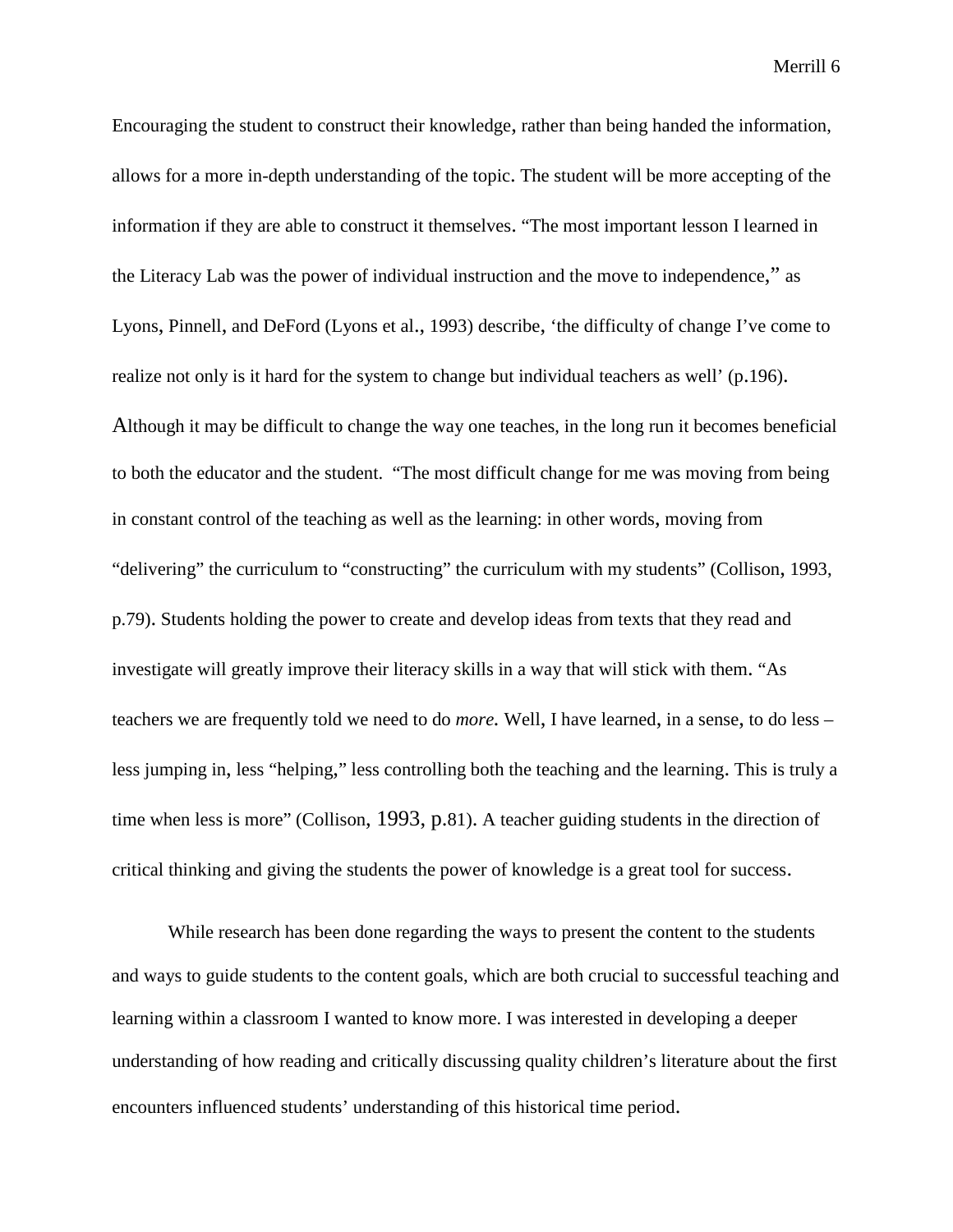## **Methodology**

This naturalistic, descriptive study was conducted in a fifth-grade classroom in a suburban elementary school in Southeastern Massachusetts. Various forms of data were collected including participant observations, field notes, pre/post assessments, digital recordings of classroom discussions, which I transcribed verbatim, and semi-structured interviews with the students.

Before I started my study I gave the classroom teacher a text set of multiple perspective books on the first encounters between the natives and settlers (see figure 1)This text set was developed by carefully selecting books that are as historically accurate as possible and culturally authentic. The books are from the perspective of the natives, settlers, and Columbus. The teacher then developed lessons based on how she would typically teach the lesson. She read some of the books aloud, took passages out of the books for students to read and analyze, had the students do picture walks to examine the illustrations, compared different perspectives, and allowed some of the books to be read in free time. She incorporated many ways to have the students critically analyze the texts to accommodate for all learners.

I visited the classroom ten times from May to June in order to collect my data. While I was there I audio taped each lesson, and I took notes on whole class discussions, as well as small group discussions. I was also able to ask students questions and speak with the teacher at various occasions. From these observations and collected data, I was able to obtain a substantial amount of information to help me better understand how students learn by reading a variety of multiple perspective books in a text set of the first encounters through critical literacy discussions.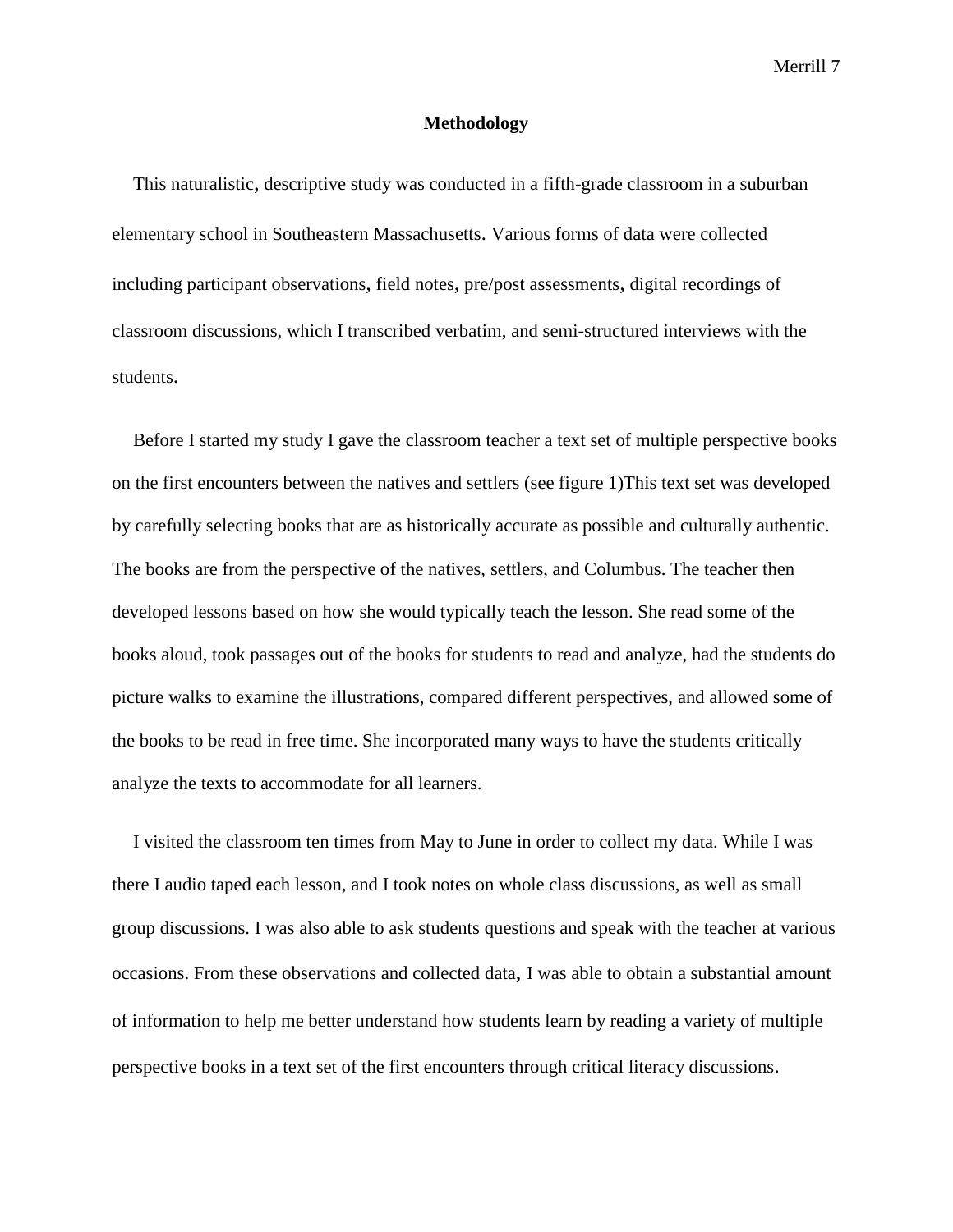After recording and analyzing the conversations that were held in the classroom, I coded my data into categories: connecting literacy experiences, connecting outside experiences, utilizing texts to create own perspective, examining a text's purpose, connecting background knowledge, identifying text features, acknowledging, building the whole picture, referencing own work, questioning text, discovering together, defining, collaborating, activating mind, teacher as learner, reading to learn, and students hold knowledge. All of these categories help view what happened in the classroom and how the students were able to be critical thinkers when reading the books, passages, and pictures.

Once I collected all of my data I listened to the tape recordings and transcribed them verbatim. Once this was completed I was able to develop a coding system of the discussions. I created categories and find the major elements that led students to a better understanding of the subject matter. I created charts, lists, and graphs to categorize the data. I then went back through the transcriptions and coded each conversation and put it into a category. For example if the students were questioning an author's credibility, I would put that part of the conversation under the heading "questioning a text". This helped to develop a better understanding of how the students used critical literacy to better understand the events of the first encounters.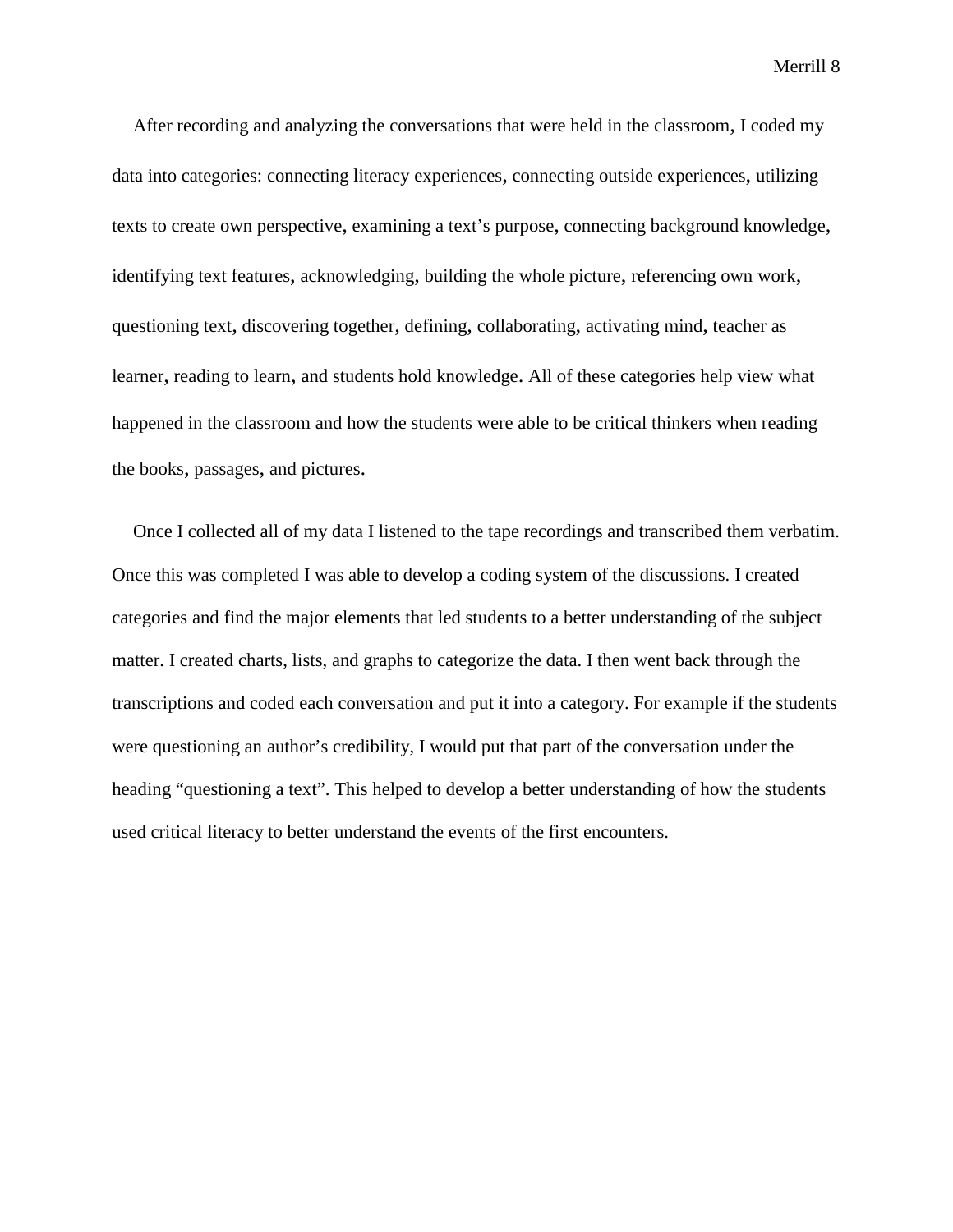| <b>BOOKS ABOUT THE FIRST ENCOUNTERS</b> |                                                                 |
|-----------------------------------------|-----------------------------------------------------------------|
| Text Sets:                              | <b>Book Titles</b>                                              |
| Columbus 1492-1619                      | A Coyote Columbus Story (King)                                  |
|                                         | Morning Girl (Dorris)                                           |
|                                         |                                                                 |
| Mayflower – English Settlers            | <b>Thunder from the Clear Sky (Seawall)</b>                     |
| who established Plymouth                | Dear America: The Diary of Remember Patience Whippie (Laksy)    |
| 1620                                    |                                                                 |
| Native/Colonial Encounters -            | 1621 A New Look at Thanksgiving (Bruchac)                       |
| Interactions between Native             | Giving Thanks: The 1621 Harvest Fest (Waters)                   |
| Americans and English                   | <b>Guests</b> (Dorris)                                          |
| Settlers during the first two           | <b>Squanto's Journey (Bruchac)</b>                              |
| years of settling Plymouth              | <b>Thanksgiving: The True Story (Coleman)</b>                   |
| during the first                        |                                                                 |
| "Thanksgiving"1620-1621                 |                                                                 |
| Native American Tribes of               | Tapenum's Day: A Wampanoug Indian Boy in Pilgrim Times (Waters) |
| New England – An overview               | The Pequot Tribe (Lassieur)                                     |
| of prominent Native American            | Malian's Song (Bruchac)                                         |
| Tribes living in the New                | The Wampanoag of Massachusetts and Rhode Island (Levy)          |
| <b>England Region</b>                   |                                                                 |
| Rising Tensions between                 | King Philip's War: The Conflict over New England (Mandell)      |
| Natives and Colonists –                 |                                                                 |
| Coverage of the Pequot War              |                                                                 |
| and King Philip's War                   |                                                                 |
| including cause(s) $&$ effect(s)        |                                                                 |
| <b>First Encounters across North</b>    | 1607: A New Look at Jamestown (Lange)                           |
| America - Encompasses a                 | <b>Black Elk's Vision: A Lakota Story (Nelson)</b>              |
| broad spectrum of different             | The People Shall Continue (Ortiz)                               |
| Native American/Settler                 |                                                                 |
| interactions NOT specific to            |                                                                 |
| the New England Region                  |                                                                 |

Figure 1

# **Findings**

Analysis of my data allowed for me to find many enlightening facts about students' growth in knowledge when examining multiple perspective texts through a critical lens. Students began to critically evaluate the texts about the First Encounters. Students learned how to question the texts, notice biases, investigate the background of the author of the text, and question what voices may have been missing from the text. Students also were able to develop a complex understanding of the First Encounters. Students developed an understanding of the complex nature of the interactions between the Wampanoag and Settlers. Students initially viewed the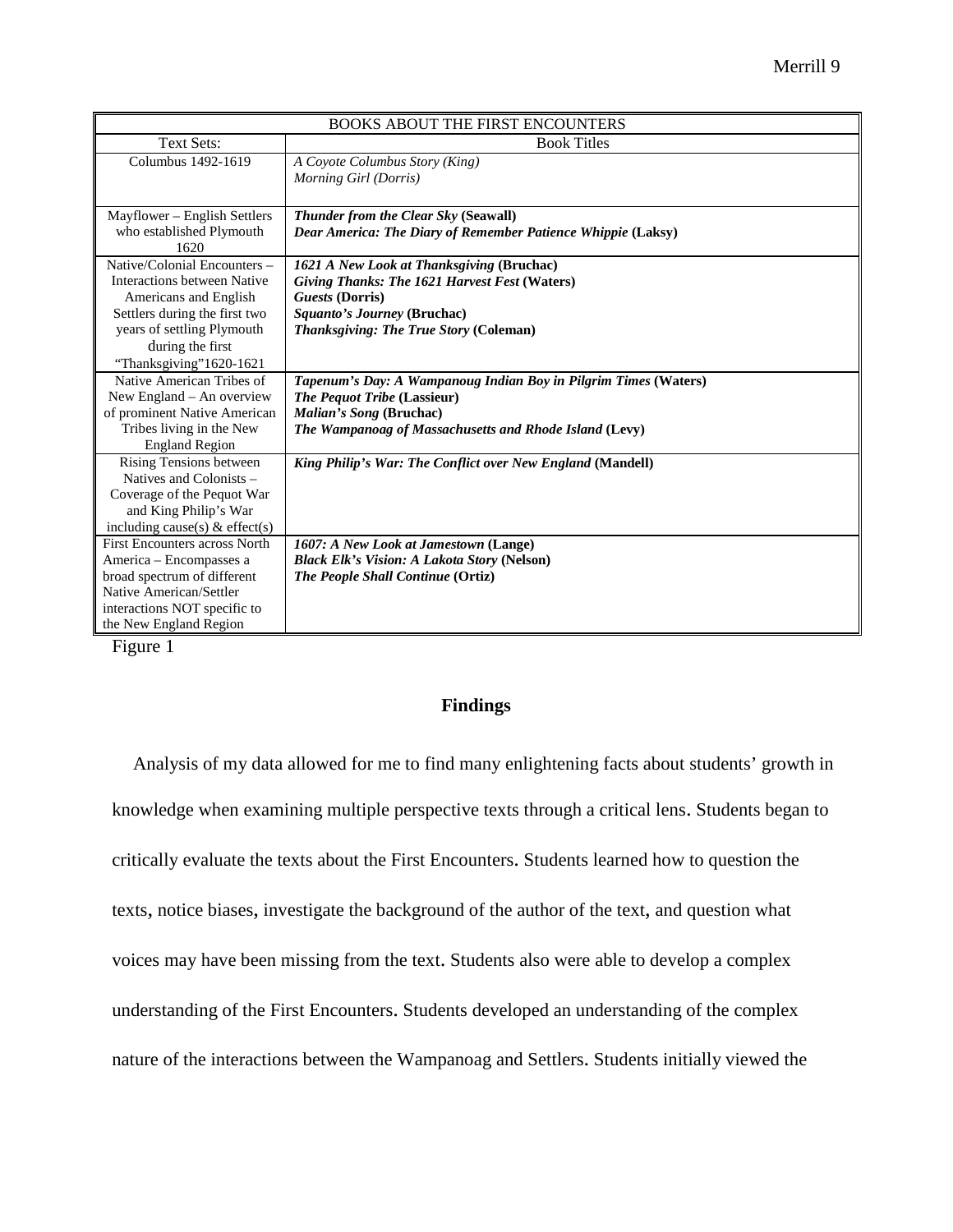first encounters from the settlers' perspective and thought of the Natives as the antagonists. As the unit progressed, the students viewed the first encounters from multiple perspectives. Finally, the students built a whole picture of the event. Students are now able to see both sides of the first encounters and understand that historical events must be viewed from multiple perspectives in order to fully understand. Below is a diagram of my findings, showing critical literacy experiences, examining texts, and discovering are all portrayed through continuous cycle of questioning texts, investigating the author, and noticing bias. This all leads the students to develop a complex understanding in order to build a whole picture of the event from multiple perspectives.

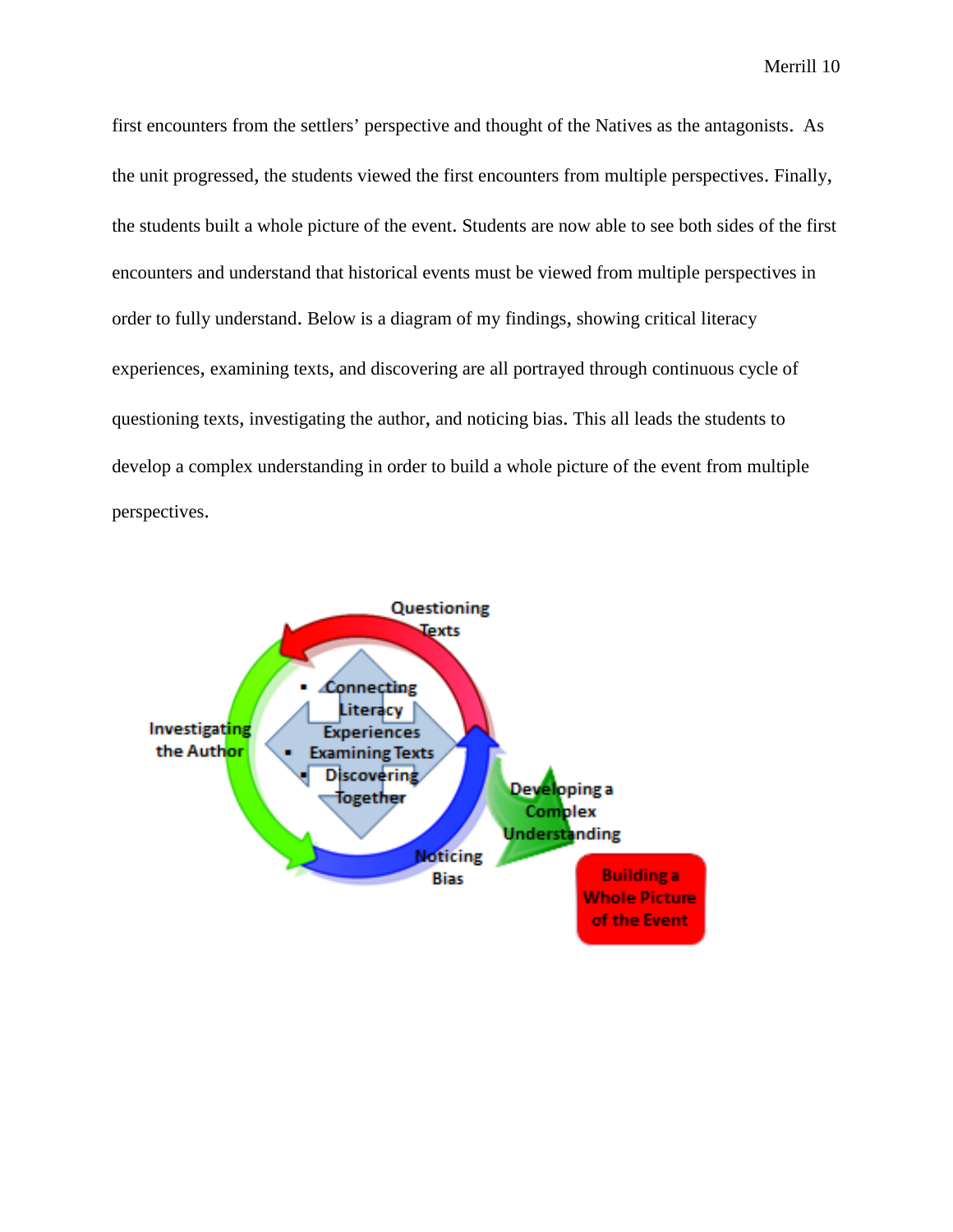## **Developed a Complex Understanding of the First Encounters**

By analyzing the classroom discussions that I observed and recorded verbatim, I found that the students were able to understand the multiple perspectives of the first encounters more accurately through the use of critical literacy. The students initially viewed the first encounters from the settlers' perspective and thought that the Natives were the antagonists:

> Teacher – You came to fifth grade with knowledge of Christopher Columbus, what he's done in the past, and what I want to know, is that now that we have learned a little bit more, has your attitude towards him changed? So talk about that with the people you are sitting with. *Students all say yes, then turn and talk to their peers…*We need some evidence to back up our claims…Gianna?

Gianna – Um, well I thought he was like, nice.

Teacher– Who was nice?

Gianna – Christopher Columbus

Teacher– Why? Why'd you think that?

Gianna – Because of all the things we heard in other grades, but we learned he kidnapped the Natives.

Teacher – So your evidence to support that your attitudes changed is that he has captured Native Americans. And what was he doing with these Native Americans.

Gianna – Um, making them slaves.

Teacher – anybody else have something similar? Anthony?

Andrew – Um, the Indians are trying to be nice, but he was real mean to them. He captured them and in worst cases he just killed them.

Teacher – So has your attitude changed?

Andrew– Yes.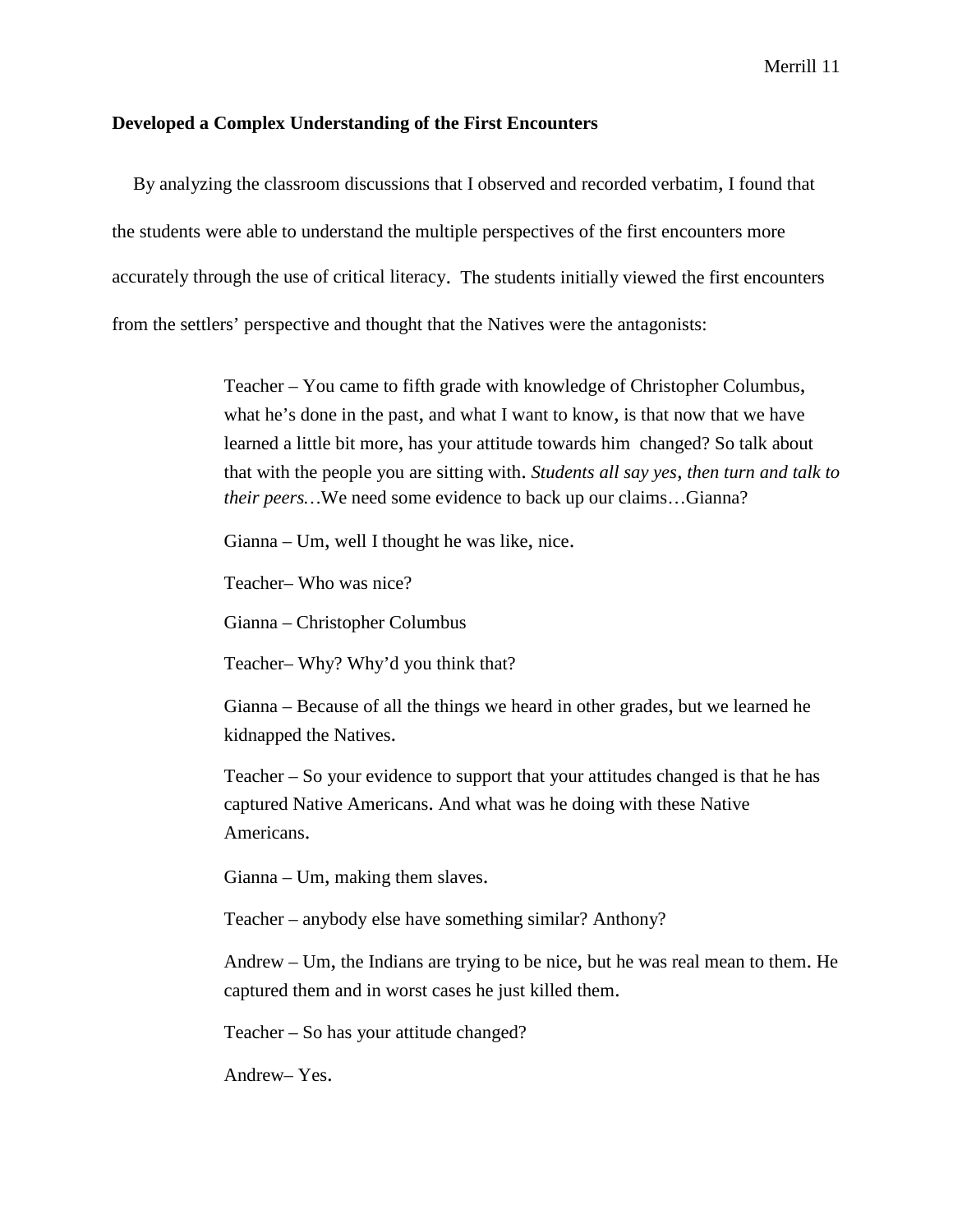Teacher – What was your attitude before?

Andrew – Um, I thought he was a good explorer and he, when he went to America; he explored and didn't hurt Indians.

As the study progressed the students learned how to question the texts, investigate the background of the author of the text, and question what voices may have been missing. At the end of the unit, students developed an understanding of the complex nature of the interactions between the Wampanoag and Settlers; that they both collided with each other causing moments of tension on both sides and also times of peace. In an excerpt from an interview with a student:

> KM **–** What have you learned about the natives and settlers during this unit? How has your knowledge about these groups changed since the beginning of this unit?

> Sonia **–** I learned that the natives actually weren't the bad guys. Columbus, people like Columbus were because they invaded their land.

Students were able to change their ideas about what happened during the first encounters and allow bias to be overcome. As seen in this interview, the students were open to accepting new evidence showing that there are multiple perspectives and that everything they have previously learned is not 100% accurate.

The teacher encouraged the students to question every text they explored and to decipher which perspective and point of view it was from. The students became engaged in discovering the truths about the first encounters with their teacher through their constant interaction with the texts. They often became experts in certain passages and had the role of presenting that perspective or section to the class in order for all of the students to have an understanding of all sides and stories. During this unit the students learned the perspectives of both the Natives and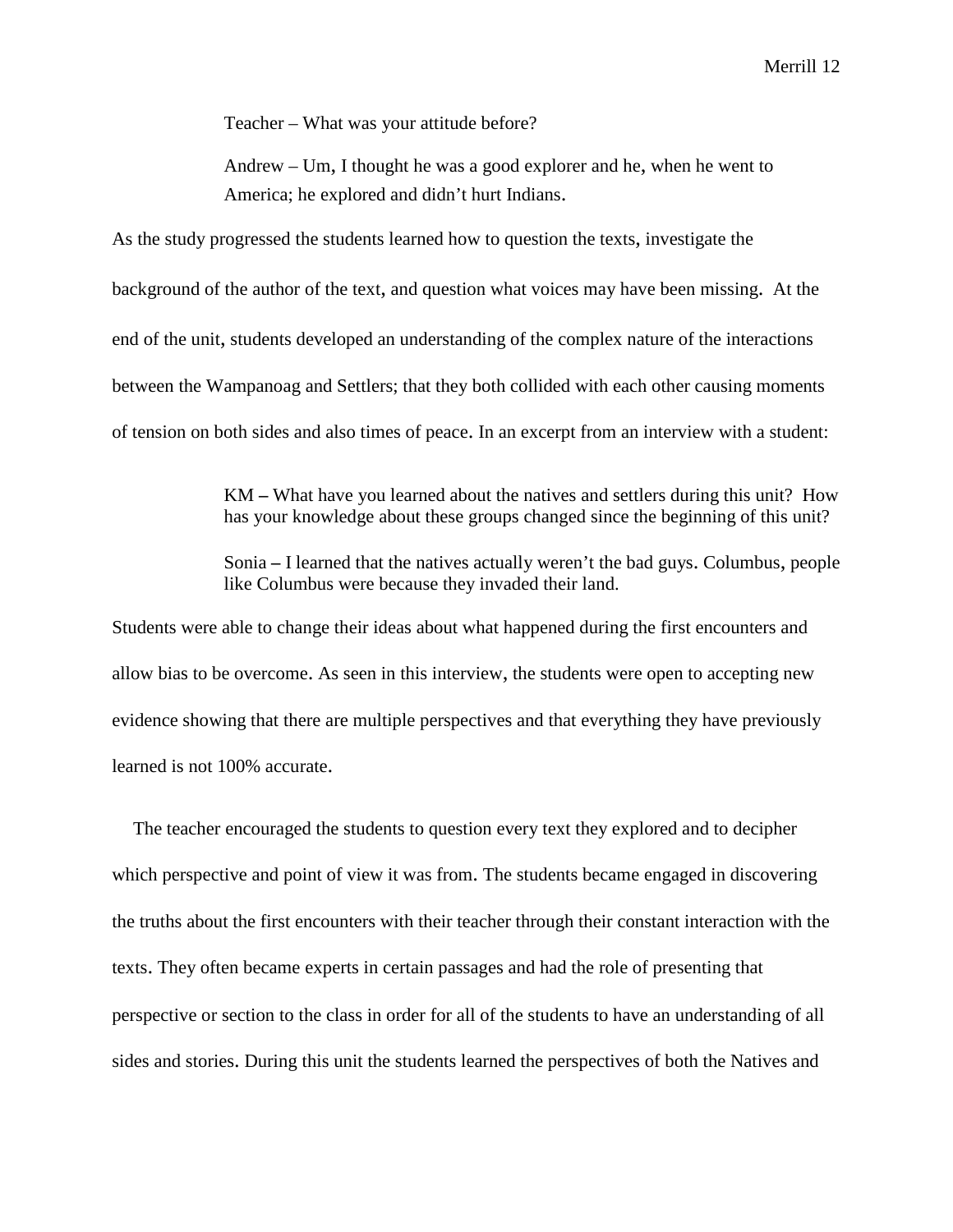Settlers, causing them to be frustrated at having only learned the perspective of the Settlers in earlier grades. During a one-on-one interview with one of the students she expressed her frustration about not having learned the full story:

> KM –What have you learned that you didn't know about before? Sophia – It surprised me that they didn't tell us stuff in the second grade books because I feel like we could have handled it in the second grade…in the younger grades they don't want to horrify you so they don't tell you the whole story but they just sugar coat it for you instead.

This caused students to have great questions as to why some texts only offer the Settlers perspective. Some students came to the conclusion that the "winners" get to tell their story and then began to sympathize with the Natives. Having never heard the Natives' perspective, and now hearing their side of the story, the students felt as though the settlers were actually the 'mean' people.

One day the teacher handed out a passage from a book to all students and had each student read it independently to themselves. Without the students knowing, she handed out different passages; half the class had a passage told through the settlers' perspective and the other half had the Wampanoag perspective. She paired students with different passages and had them compare answers to a set of questions. The students were still unware of the different passages until they began comparing answers and noticed that they had slightly different answers. The students would go back into the text and show their partner the evidence they used to back up their claim. When both students did this, a couple of groups came to the realization that they had different passages. As they examined the text more closely, they concluded that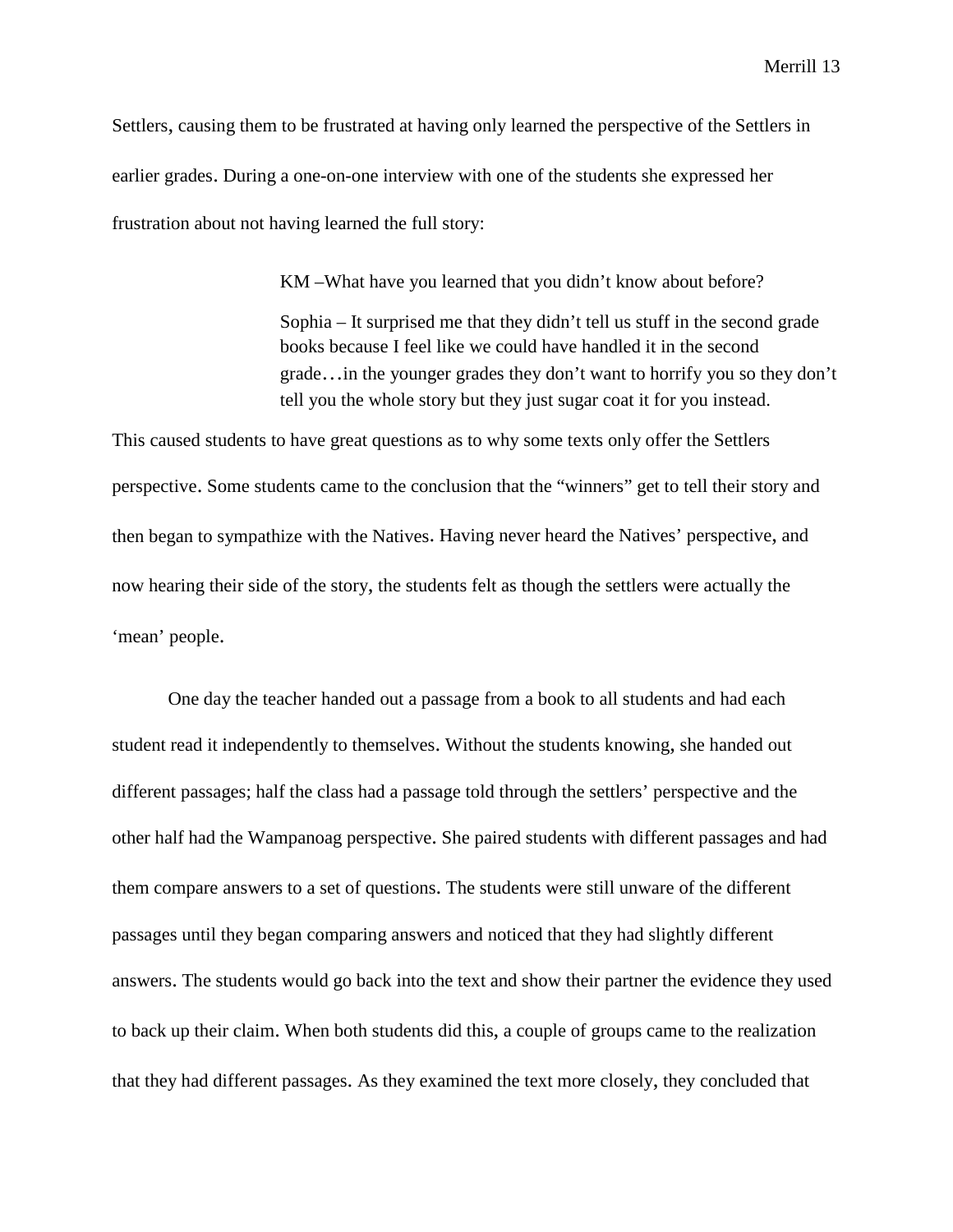one of them had the Wampanoag perspective, based on how the story was told, and the other had the settlers' perspective. This brought a great discussion to the classroom when the class came back together as a whole. They commented on how events can be viewed differently by different people, causing there to be two different stories to one event. The teacher guided them in the notion of how important it is to always analyze a text and to think critically about it. The students were able to juxtapose these two texts in their partner groups and discuss the differences in the stories. While some aspects were similar, the death of a settler was told in two different ways. The students were able to come to the conclusion that the Natives and settlers viewed the death with different points of view and that maybe both stories had some truths to them. During a whole class discussion after reading two different passages about one event the class had a lot of thoughts about different perspectives:

> Teacher – Okay, so you are thinking that the story is different when the Natives describe it versus when the Settlers describe it. Cameron? Cameron– they have different perspectives. Teacher – Different perspectives. Who can add? Raelynn – they have different ways of telling it. Gianna – Their point of view Teacher – their point of view is different. Great discussions that we are having. So do you think I did this on purpose? Students – YES!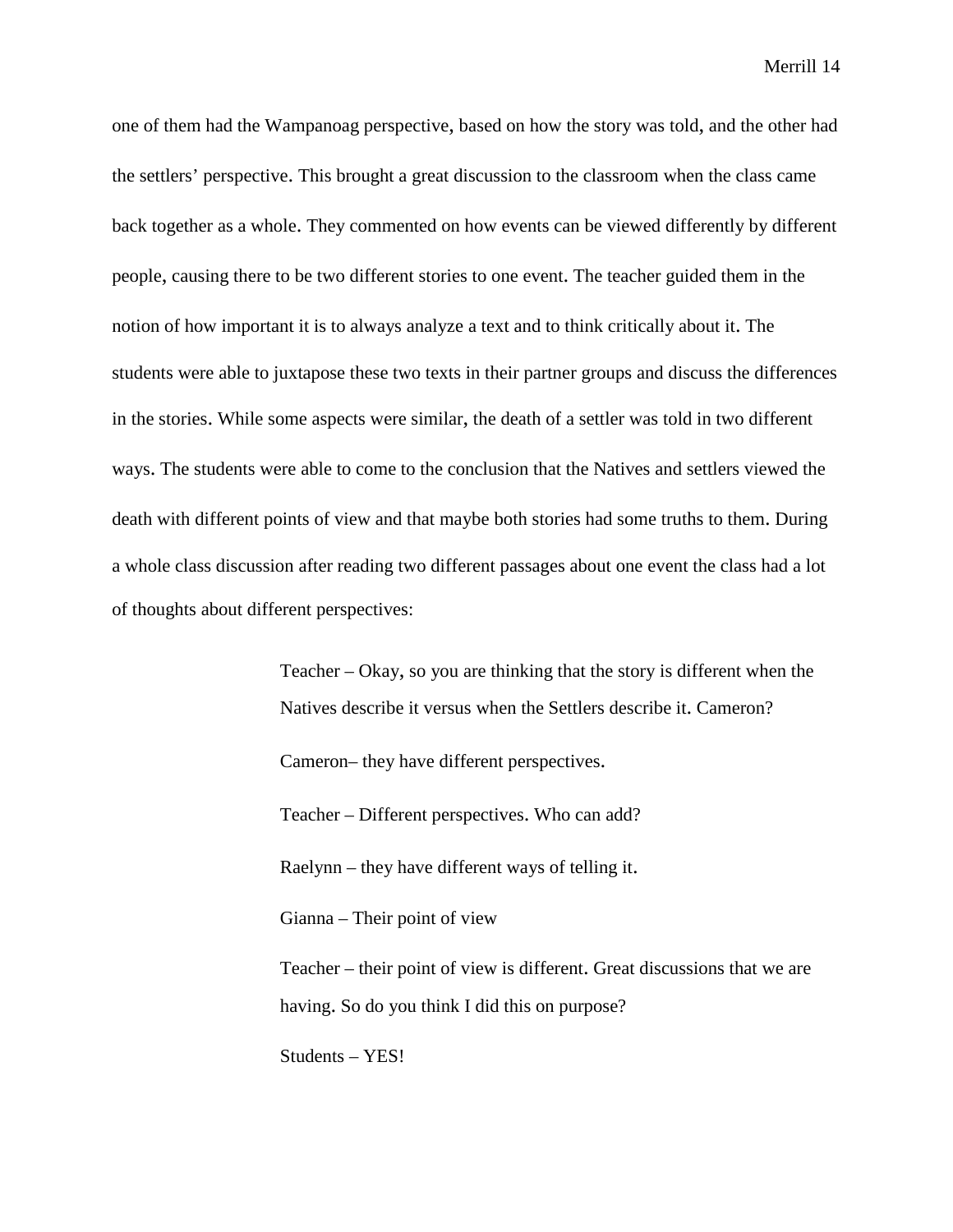Teacher – Why are we reading two different passages? Why would I have you correct answers together when you don't have the same passage. Why would we be doing this?

Sophia – So we can learn what it's like from the Natives and Settlers. We learn both sides.

The students were able to put the pieces together of different stories and understand that different groups of people have different views of the same events. Questioning the author and speaker in the text is important for the students' comprehension of a subject matter. In order to understand the events between the natives and settlers, all perspectives are needed. By learning to think critically about the stories and question the stories, the students can create a whole picture and understand the full story.

#### **Building a Whole Picture of the Historical Event**

Once an event is critically evaluated, questioned, and examined the students were able to put together the pieces. In the paragraph above, the students were given two passages about the same event, different perspective. By juxtaposing these and examining them through a critical lens, the students were able to build a more complete picture of what actually happened. In an excerpt from day six the class had a great discussion about questioning which perspective was true.

> Teacher – Okay, who is telling the truth? Who can share their discussion? Student – Both.

Teacher – Why?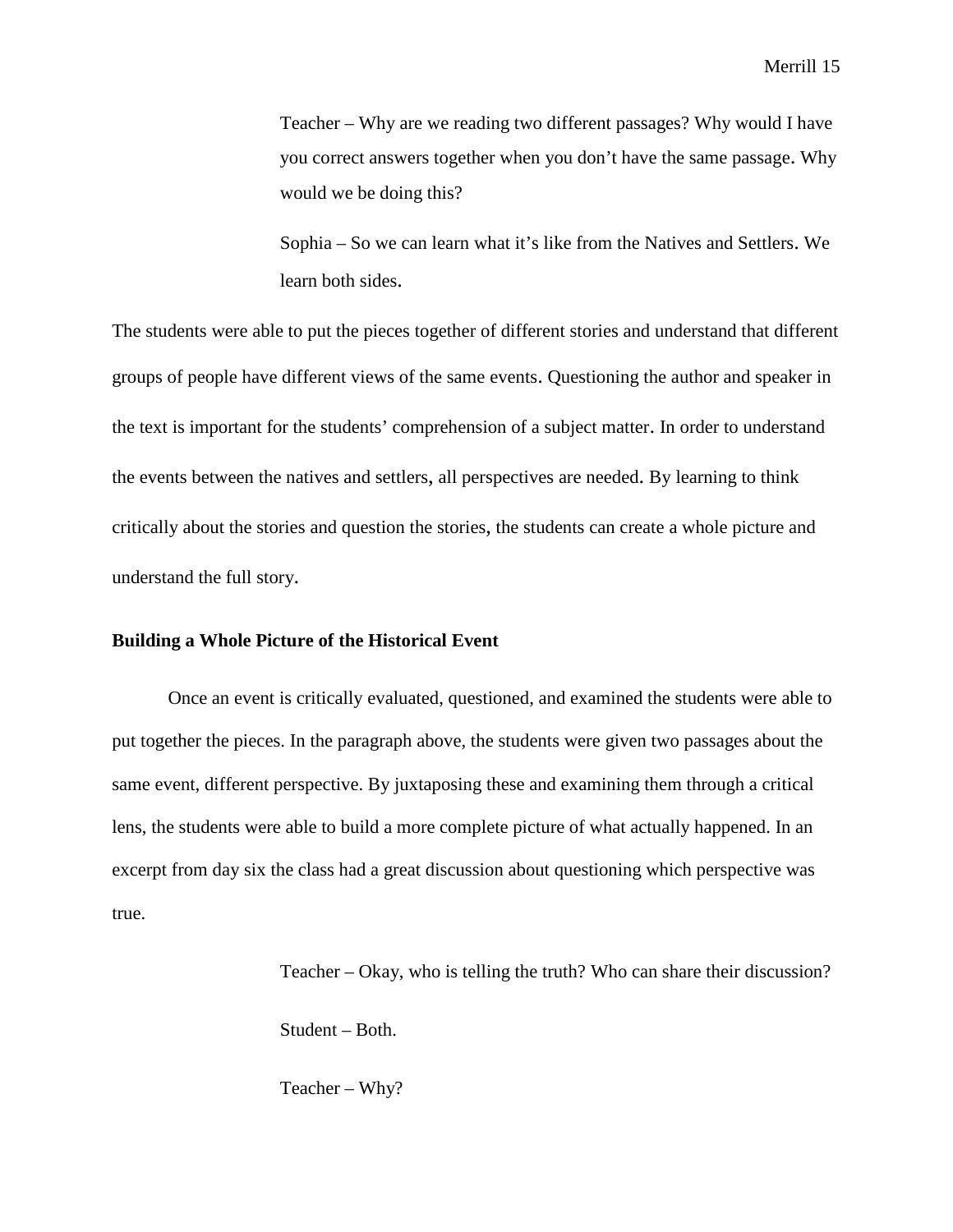Student – Because there are two different stories and both of them could have the right information.

Students were beginning to understand that two stories can have true parts and together they create a full story. They were acknowledging that it was not sufficient enough to read one book or passage and accept it as true, they needed more information and evidence to prove something true.

The teacher led the students in discovering how to build a whole picture by introducing the concept of a jig-saw puzzle. Viewing multiple perspective text sets is similar to piecing a jigsaw puzzle together because the students have to take events and stories from different perspectives and put them together in order to understand what actually happened.

> Teacher - Even if you are still taking notes getting ready for our Jig Saw…What is a jig saw puzzle?

Student – A puzzle

Teacher – Give me more…

Student – A lot of pieces

Teacher - Okay, so a lot of pieces and all of those pieces are broken up. What happens? What do you do with all of the pieces? ....Sonya?

Sonya– You connect them.

Teacher – Okay, so you connect them. What else do you do with the jig saw puzzle pieces Jake?

Jake – You try and figure out what the figure or shape is.

Teacher – SO you're taking puzzles pieces and put them into a shape. What else, Andrew?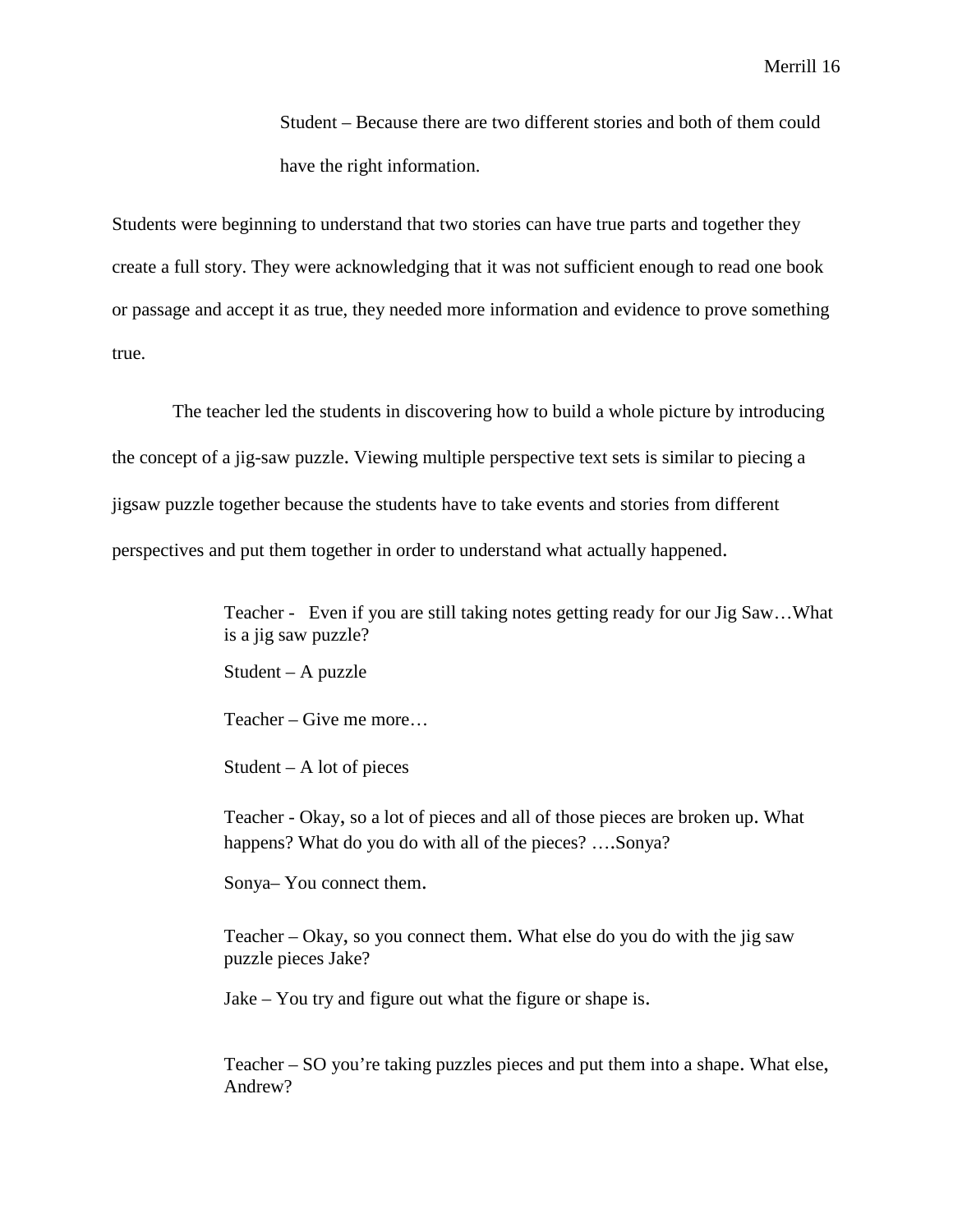Andrew – Um, you put it all together as one.

Teacher – Yes! Putting it all together to make one big picture. SO as of right now, your small groups are the different pieces to our puzzle.

Guiding the students to connect the idea of a jig-saw puzzle to the natives and settlers was vital to their critical thinking. Viewing all the literature they were introduced to and being able to combine all of the information and stories into one, helped the students build a whole picture of the actual events that occurred. This helped the students use multiple perspective texts along with critical literacy to understand the actual events of the first encounters.

Another activity that the class participated in was a picture walk where the teacher placed pictures from various books in the text set around the classroom. She placed the students in groups of two or three and gave them a paper to fill in. She had the students think about who was in the picture, who was missing from the picture, and what might have been going on. Once the groups completed looking at each picture and commenting, they gathered as a whole class on the rug area. As a class they went through each picture and discussed the questions that were posed before the picture walk began:

Teacher – Who is not pictured in this photo?

Students – the Natives, Christopher Columbus.

Teacher – the Native Americans are not in this photo. Christopher Columbus is not in this photo. Let's look at photo three… talk about it, what's happening here? What's the mood?

*Students talk - Settling, sad faces, peace treaty*

Teacher – What could they be signing? Talk about it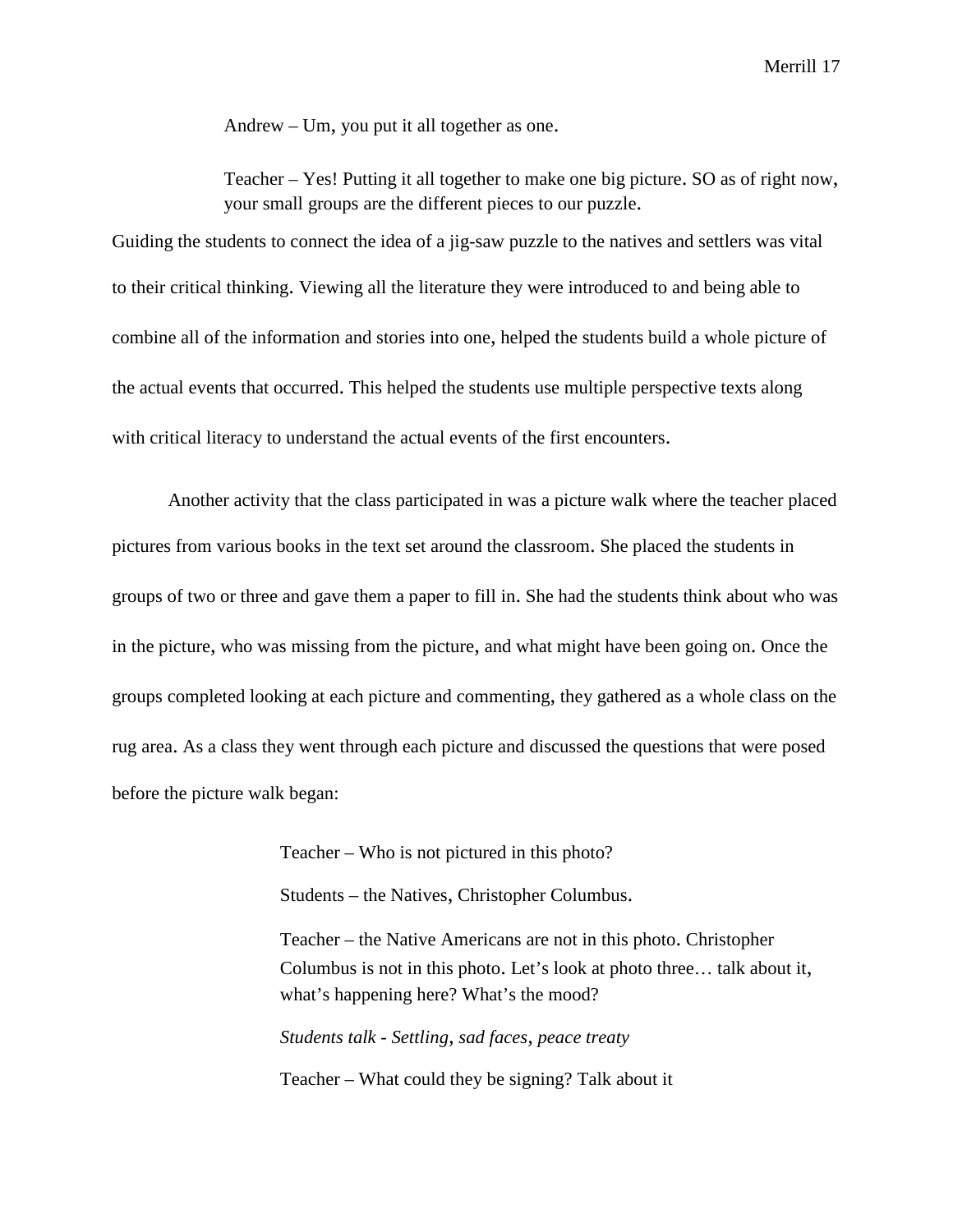Teacher – Who has an idea? Who can make an inference? What are they signing here? Mike?

Mike – A peace treaty, so maybe to make some more, so to make it so the colonists can have the land.

Different pictures were from different perspectives, allowing the students to view what an event might look like through the settlers' perspective and the natives' perspective. Since there were no words, the students were able to label the pictures as they went along. Thinking critically about pictures, was just as important as the text, the pictures in the book told so much. The students were able to think critically about the pictures and note who was present and who was missing. This led the students to realize depending on which point of view, the story could change. They also began to learn how to decipher photos and interpret what was going happening.

Throughout the unit it was important for the students to make literary connections across different texts. During a read aloud of Coyote by King, the teacher encouraged the class to think about connections they could make as she read. She often paused and asked the student what they noticed, and if they were able to find any connections so far in the text.

Teacher – Are we finding any connections yet?

Class – No

Teacher – who could predict how this could connect to Christopher Columbus? Sophia?

Lexi – The Coyote tries to tell everyone what to do.

Teacher – So how can we connect that to Christopher Columbus?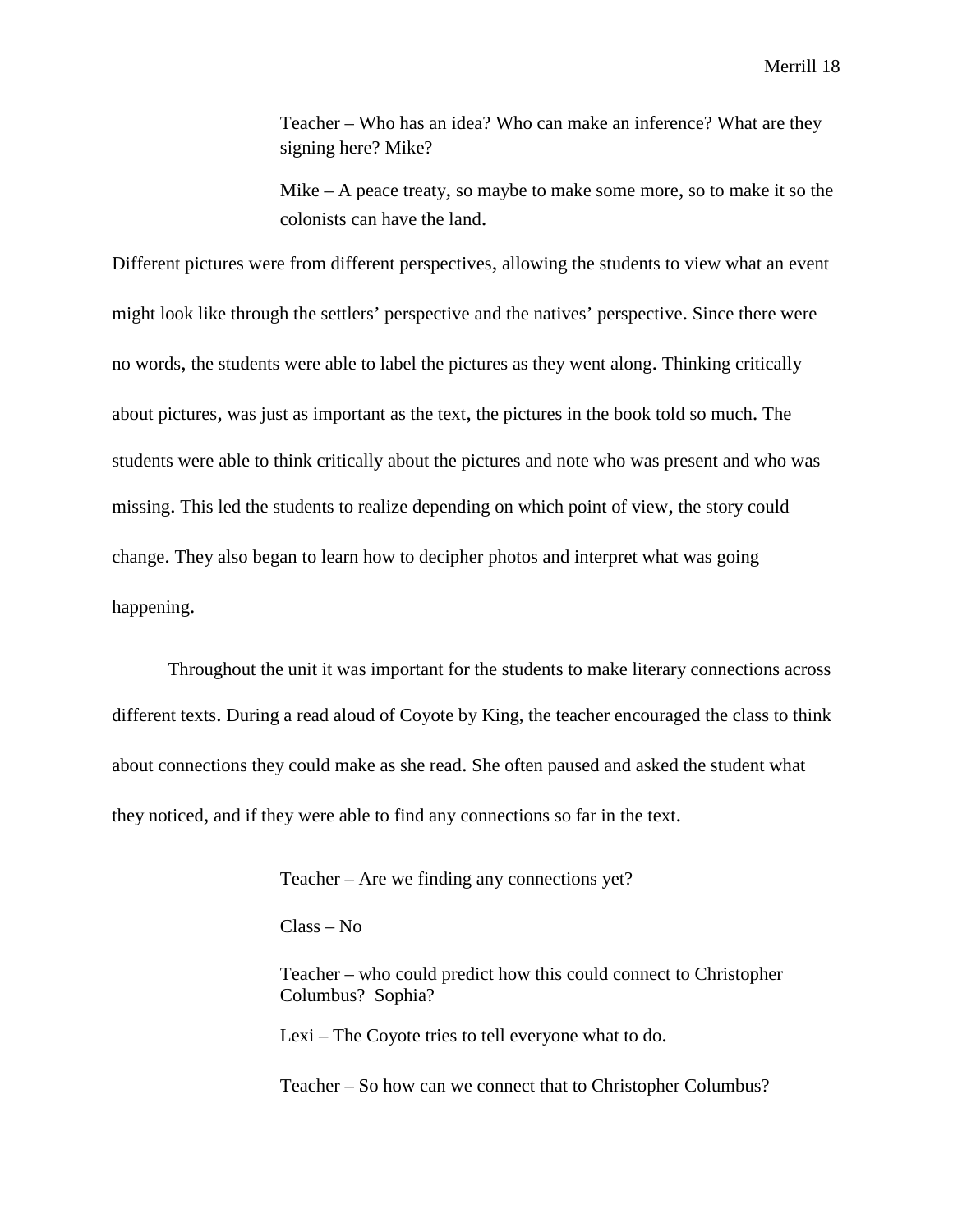Lexi – Well Christopher Columbus came and told the Natives what to do. Teacher – Ooh so maybe making the connection that Christopher Columbus came and told people what to do. Mike? Mike – The coyote is telling the animals what to do

The teacher tried to guide the students to make connections, once she mentioned Christopher Columbus during the whole class discussion, the students immediately made the connection that both the coyote and Columbus came and started to tell the Natives what to do and how to live. This fiction story contained facts about the first encounters that helped the students view the events through a less serious manner in order to understand how Columbus came and took charge of the Natives. Before reading the text, the teacher did not give the students any clues to what the book was about or related to, she instead wanted the students to use their critical thinking skills and come to the conclusions on their own. As she read, the students were able to connect the fiction story, to the nonfiction events they had been learning about. Throughout the reading of the book, the teacher often paused at the illustrations and asked questions to guide the students to think critically about the illustrations and not just the text. The illustrations are a vital part of the text, especially for the students to learn how to analyze the pictures and gain valuable information from them.

> Teacher – Look at this picture. What's happening, who is in this picture? What kind of facial expressions? Mood/tone/emotions?

Students – there are the boats

Teacher – But what about the people? What does it seem Christopher Columbus is feeling?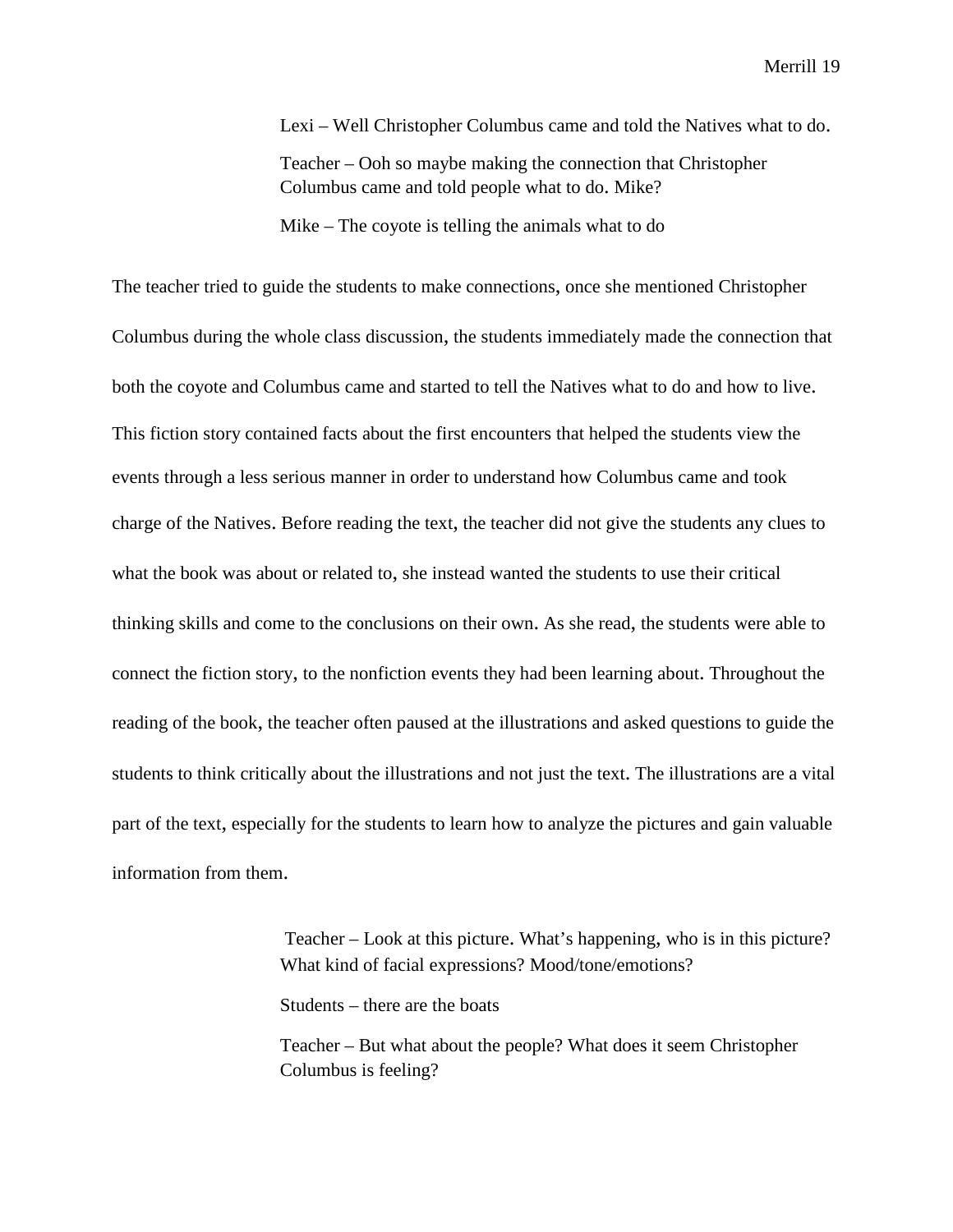Students – Happy!

Teacher– What is he doing? Clapping, rubbing hands together. Money, money. How about the other people, how about the natives in this picture? Students – scared, tied up, worried, sad, mad

Through a book's illustrations, students can gain knowledge about the text that they otherwise might not know because it is not explicitly said in the text. Questioning the illustrations and how the expressions and tone are conveyed is important to the full understanding and comprehension of a text. The teacher guided the class to think about the illustrations rather than use them as purely entertainment.

While reading another one of the texts, *Tapenum's Day: A Wampanoug Indian Boy in Pilgrim Times* (Waters**),** as a whole class, the students were to think about the two different narrators and what they represented. The text showed the perspective of a young pilgrim boy and of a young native boy, the differences in the retelling of the events was obvious and as the class read, they were able to distinguish the perspectives and why they were told a certain way.

> Teacher –We have Dancing Moccasins and Resolved. We have heard those words, but they are actually not just words, what are they? Anthony? Let's go back here. Who can make a connection?

Bella – They're like different groups.

Teacher – Different groups, okay, Nick?

Nick – Dancing Moccasin is blue and then Resolved is red.

Teacher– Right and I am going to show you here, it says, that these stories were told of what might have happened by little boys.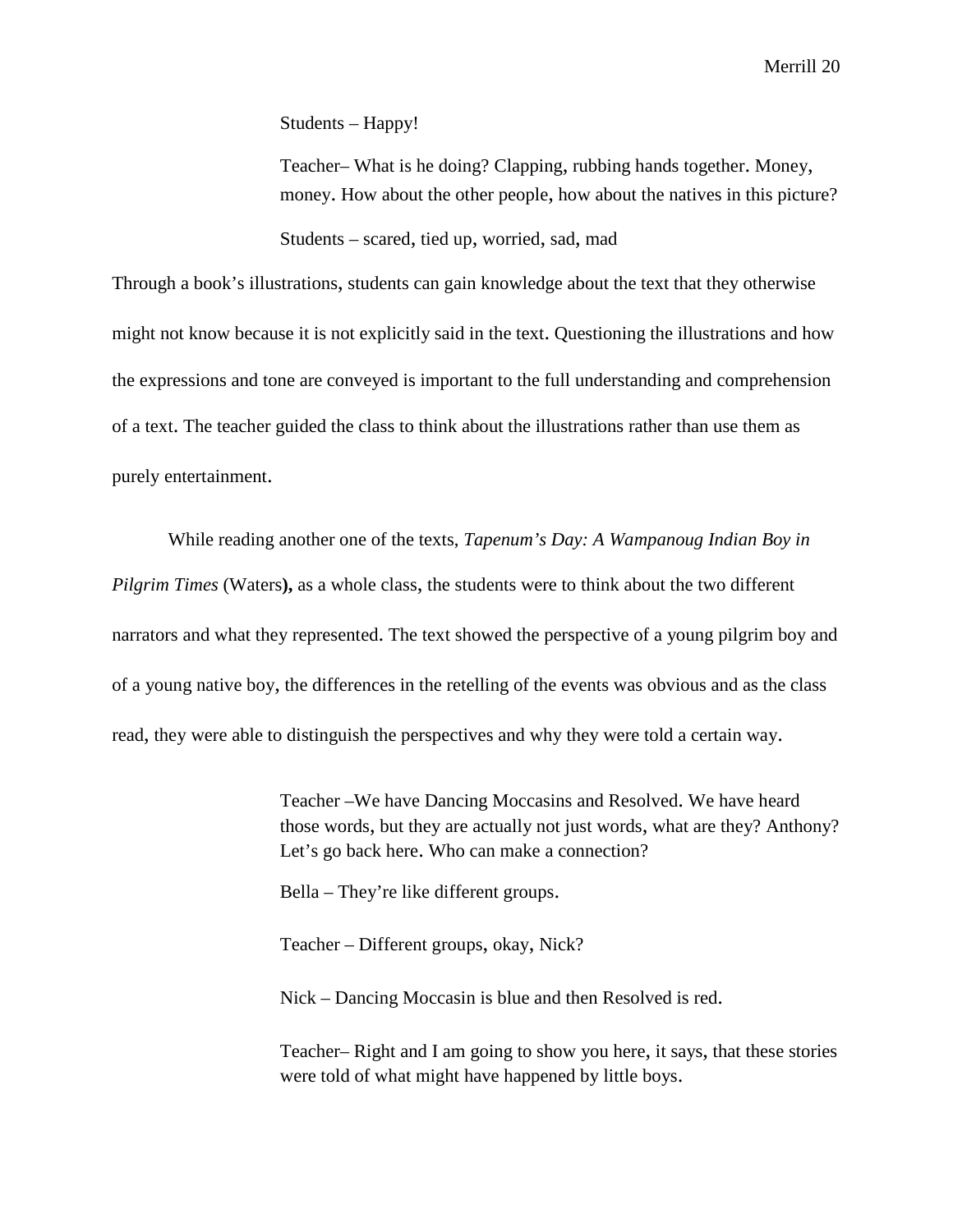Tyler – Um, it's kind of like set up like the passage that we had for homework. Um like the Dancing Moccasin as they called them in the story, the red men, and then the Resolved were the white men.

Teacher – Okay, so tell me more about the two different people? What do you think is happening here? Because I am noticing that they talk about "my" and "our". Senya, what do you think is happening?

Senya – Different perspectives, ones from the Natives and ones from the Pilgrims.

Teacher – Okay let's think about that as we move forward in our reading and think if we can confirm Senya's prediction that these are maybe different perspectives and points of views.

The students were able to distinguish that Dancing Moccasin was the native boy and Resolved was the pilgrim boy. The students thought critically about the text and used their background knowledge to separate the two stories. The teacher allowed for the students to make these predictions and come to conclusions on their own. She often guided them in the right direction, but never told them the answer. She played the role of a learner along with her students as they read and discovered the texts together. This text allowed for the students to see two different perspectives juxtaposed which presented the students with both perspectives to a particular event. This then offered the students the opportunity to create a whole picture of the event and to think critically about the possibilities of what happened by viewing both the Natives and settlers perspectives through the literature read.

# **Critically Evaluated Texts**

A student being able to acknowledge that a perspective can change the way an event is perceived is vital to their critical thinking skills because this leads to their understanding that not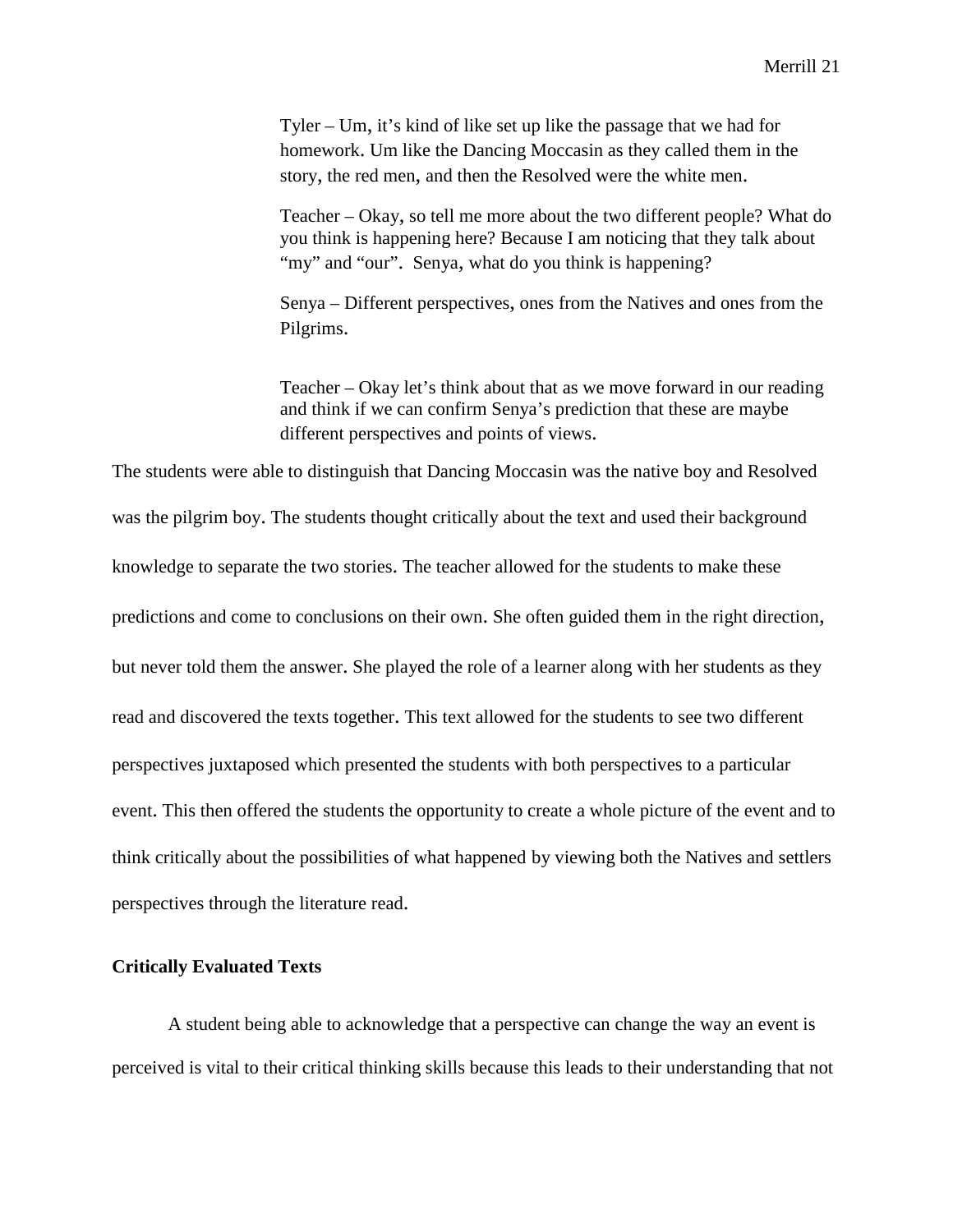everything they read is true. The students began acknowledging that one event can have two stories in this conversation between the teacher and a student:

Andrew –Perspective can change everything.

Teacher – Yes, perspective can change everything/ whether you are telling it from the Wampanoag point of view or whether you are telling it from the settlers' point of view. These events change, and are different based off of who is telling the story.

Once the students were able to grasp the concept that a perspective can change everything they began questioning who wrote the texts and if they were a credible source. This was first brought to their attention during an activity at the beginning of the unit when the teacher had the students search the text book for the authors, publishers, etc. This forced the students to think about who actually wrote the textbook and if they were sharing the full story. The class then used this to begin questioning other texts that they read and if the information is accurate:

> Teacher – alright so you guys have summarized Christopher Columbus. My question to you is how do we know that this is true?

Students – We don't have any evidence.

Kim – It's in a book! It has to be true.

Teacher –I want to hear how we know this is true. Kyle?

Kyle– You don't actually know who write it.

Kyle – Well it's from not from his point of view and Christopher Columbus didn't write it.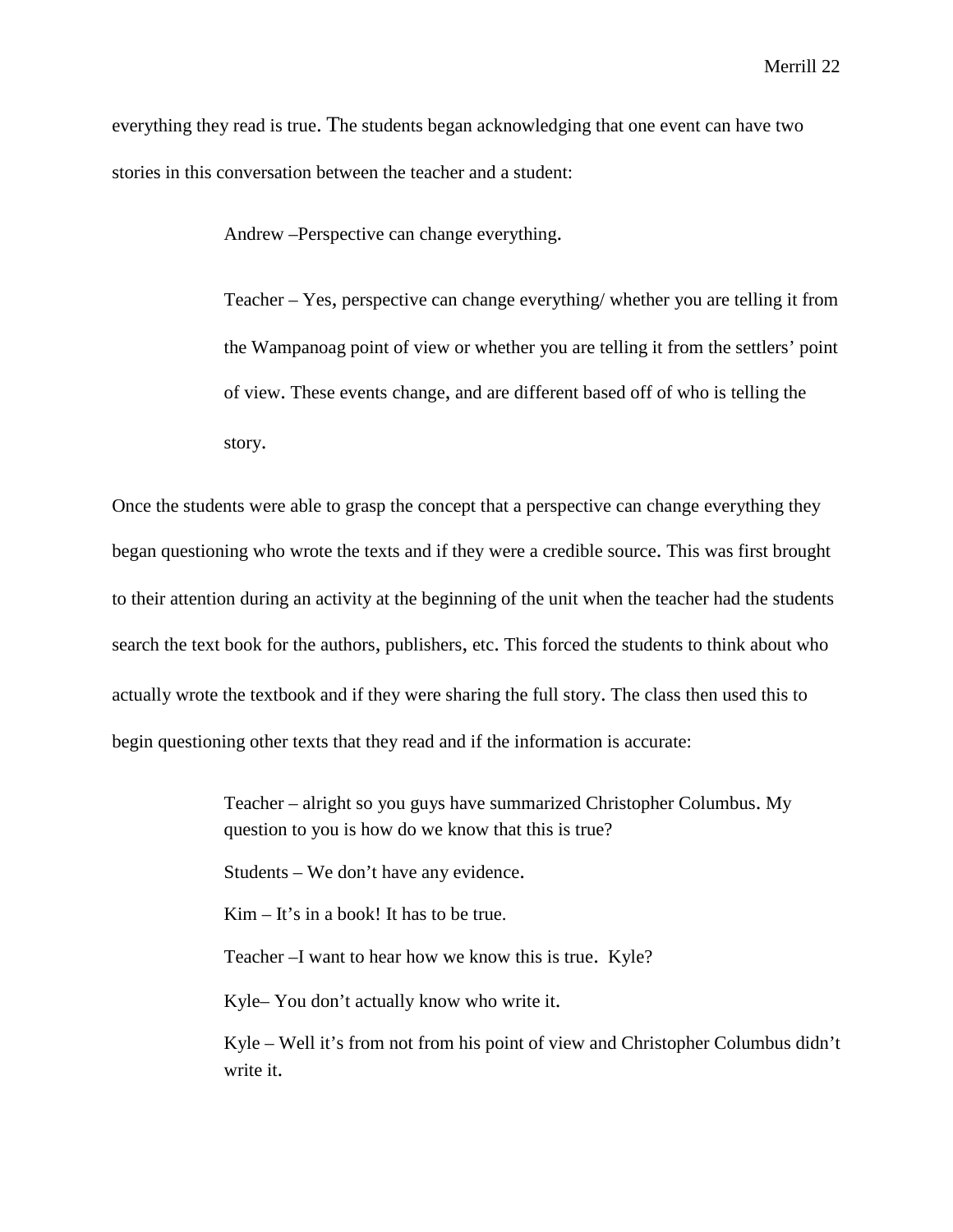Teacher – Alright, so it is from the textbook, and it wasn't from his point of view. What else did you discuss? Sofia?

Abbie – We said the ship logs would be true because they were written while on the ship.

Teacher – So you're saying these ship logs might have evidence in them? Might provide evidence. Why did you bring up the ship logs?

Abbie – because the ship logs are what were written on the journey.

Teacher – What else? How do we know this is true? Do we know this is true?

Tim– We don't because how we discussed that we learned last year that he thought the world was flat. We don't know how they got the information.

Teacher – What so these books, how are they getting their information? Yes, Jake?

Jake – No one that lives now lived in the time of Christopher Columbus, so there is not really any evidence that all that is actually true.

Teacher – so whoever wrote these books or this textbook weren't there so we don't know if they know the truth. So who wrote all the stories we read yesterday? How do we find out who the author is? One person from each group come get a book and find out who wrote it. I want to know who they are! Who wrote this book?! Who has some ideas? Who knows who wrote it?

Having the critical thinking skills to question the author and their credibility will help these

students broaden their knowledge in this unit and every unit. Having multiple perspectives help students understand that not every story might be exactly what happened because the author was not there and therefore could have some false information. These are some of the conclusions the students came to in their discussions. They knew Christopher Columbus did not write the text; therefore it may not be all true. The students struggled a bit with the concept that everything they are reading may not be exactly what happened because up until this point, they have always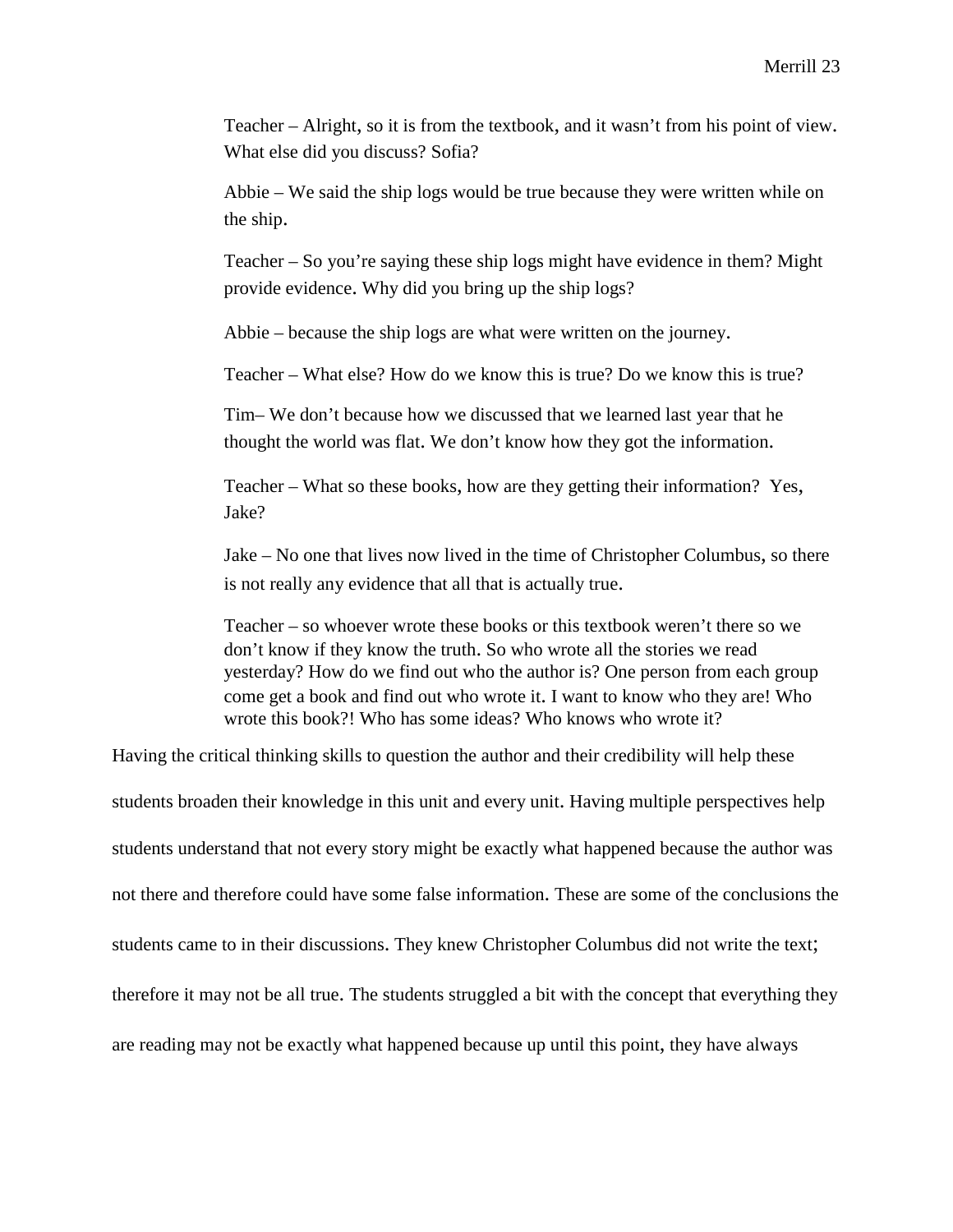taken what they were told or read for fact. The students began to question everything they read

and felt betrayed by the texts and past teachers for not exposing the whole story.

On the final days of the unit, the teacher presented the students with a creative activity in order to create their own perspective of the first encounters.

> Teacher - You are going to be pretending you are a Wampanoag or a Pilgrim. Your choice. You are going to be writing from the perspective of a child living in Early America. What is life like for you? What do you eat? Where do you sleep? Who are your family members? What do you do for fun? We are going to be writing a letter to your diary. So the children here were writing from the perspective of either a Wampanoag or Pilgrim. Telling about the average day in your life, regular old day. You obviously don't go to the amusement park, you don't want T.V. anymore, and you don't play video games. What do you do?

The students chose whether they wanted to write about the Wampanoag experience or the Pilgrim experience. From there they had full range to include anything they learned throughout the unit. They had to keep the same year and had to use at least three texts they read and discovered information through. Only two of the eighteen students chose to pretend they were a pilgrim child, the rest chose to be a Wampanoag child. This was interesting yet expected after hearing the students' discussions. Most students, by the end of the unit, sympathized with the Wampanoag people because they had never heard their story before. The following is an example of the final activity for this unit: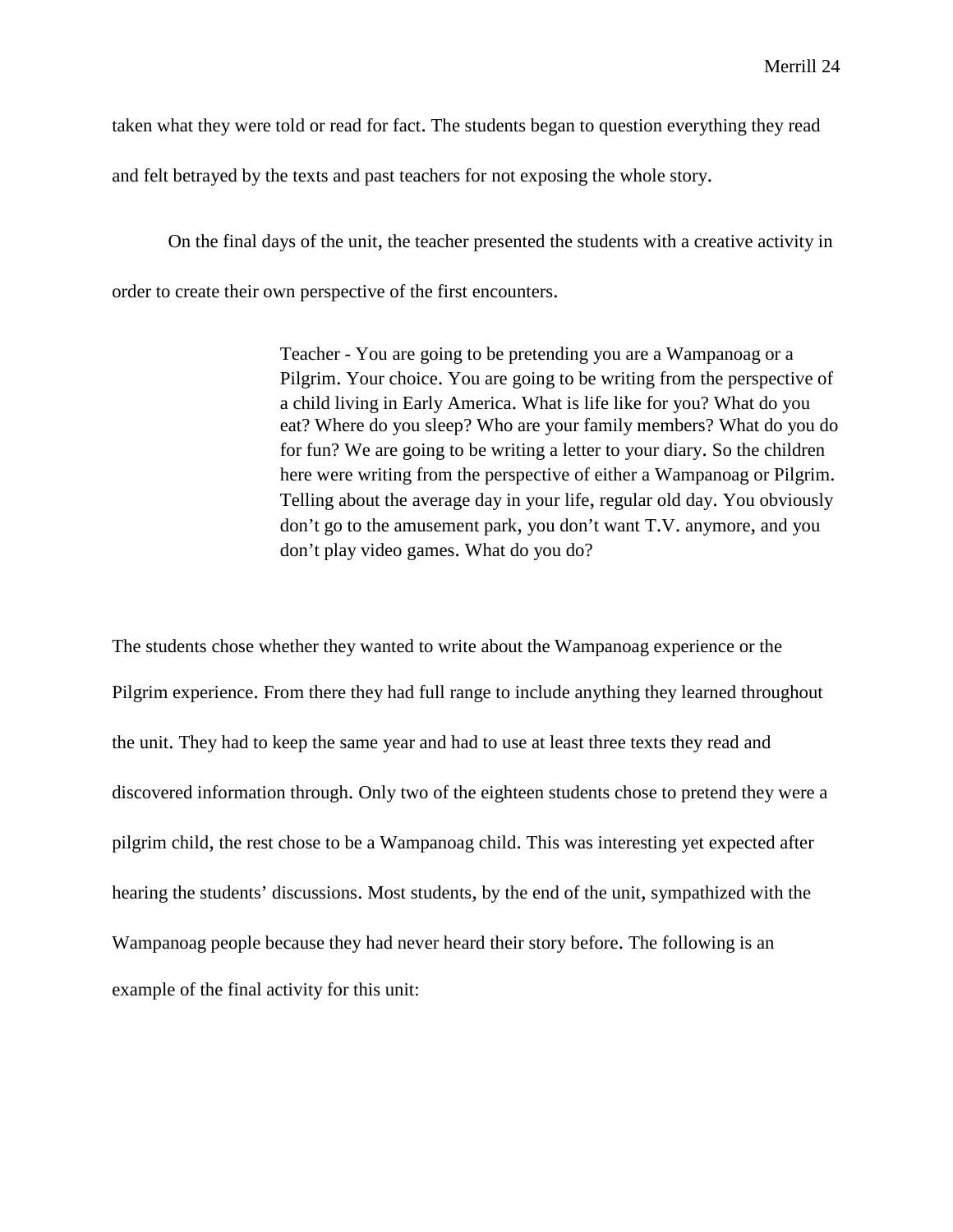$Avg\dot{v}$ st, 22,1675 Jear adfully lifted muse. family made a fire for the  $the$ and arouned  $m<sub>0</sub>$  $\overline{10}$ reached the fire. Sienna and my dad made. and watched my dac  $\cos k$  it. My sister, Sinco mother prepare  $CO/G$ for the sewing the leftoyer beaver Tomotrow, would be another day of work. Sincerely,

By the end of the unit, some students felt as though they knew the whole story of the first encounters, while others believed there was still more to be discovered. In two separate student interviews I asked, "Do you feel like you know the "whole story" of the first encounters between the natives and settlers *now*?" Zach explained, "I do because we read all of, not all of them, but books that told us mostly what happened back then and now we know that it's called the first encounter instead of just saying the pilgrims." While Kevin stated, "No because umm probably some of the facts are wrong and there are probably still more facts in books I haven't read." Both of these students were in the same class, learning from the same books, with the same critical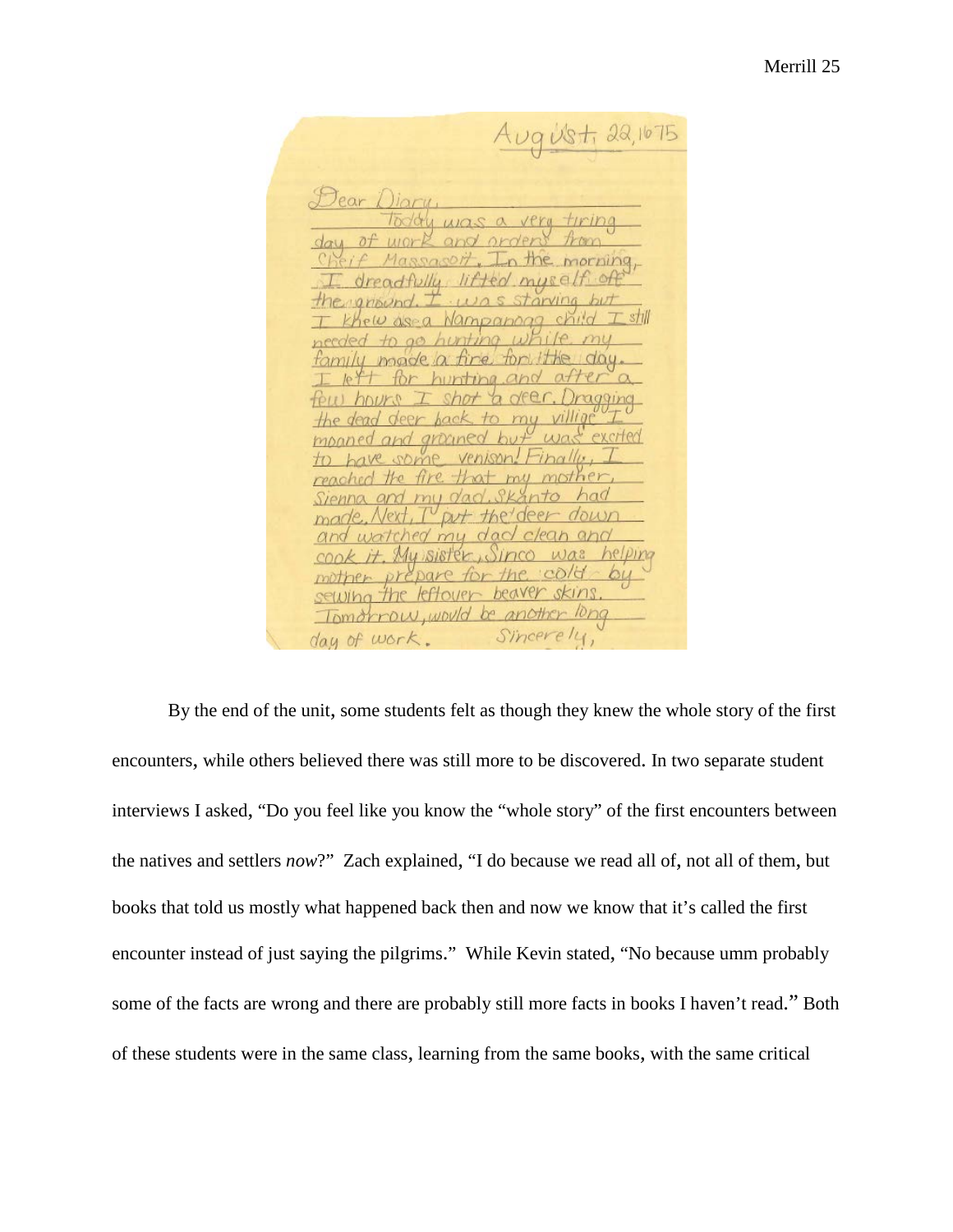literacy discussions. These students ended the unit with different perspectives on the information they received, both of which they developed with critical thinking.

### **Conclusion**

Using a text set containing books from both the Wampanoag and Settler perspectives was greatly beneficial to the students' ability to comprehend the events that occurred during the multiple first encounters. Rather than reading the text book which is told from one perspective and contains only a brief overview of the events, the text set allowed for a greater range of experiences. The students were able to explore these texts using a critical lens to decipher the events and which were true. The class worked through the text and illustrations to question and combined the information to clarify their questions and doubts. The students became 'experts' in passages by reading, exploring, and answering questions about them. They then shared their wealth of knowledge with others. These texts opened the students' minds to the possibilities of multiple perspectives and how one event can be perceived in many ways. At the end of the unit, the class no longer viewed the first encounters in one way, they had many different stories that they built upon and constructed a new view. The students may now take this new ability they developed while exploring these texts, to view other texts with a critical lens in order to always be striving to obtain the most clear and true story behind all events since they can all be viewed from multiple perspectives. This tool is not only for books, but a tool that can be used in science, math, and in their daily lives.